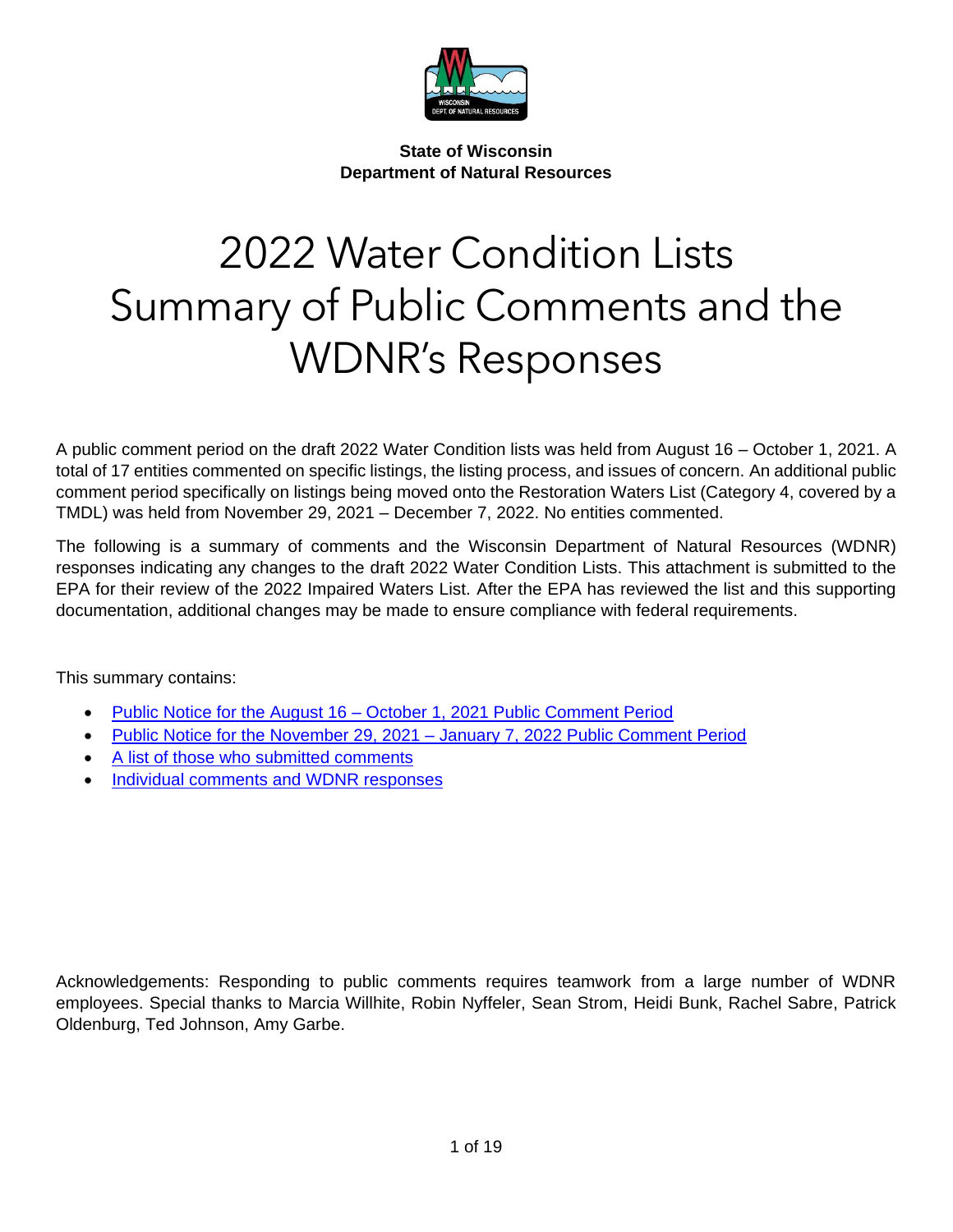# **Table of Contents**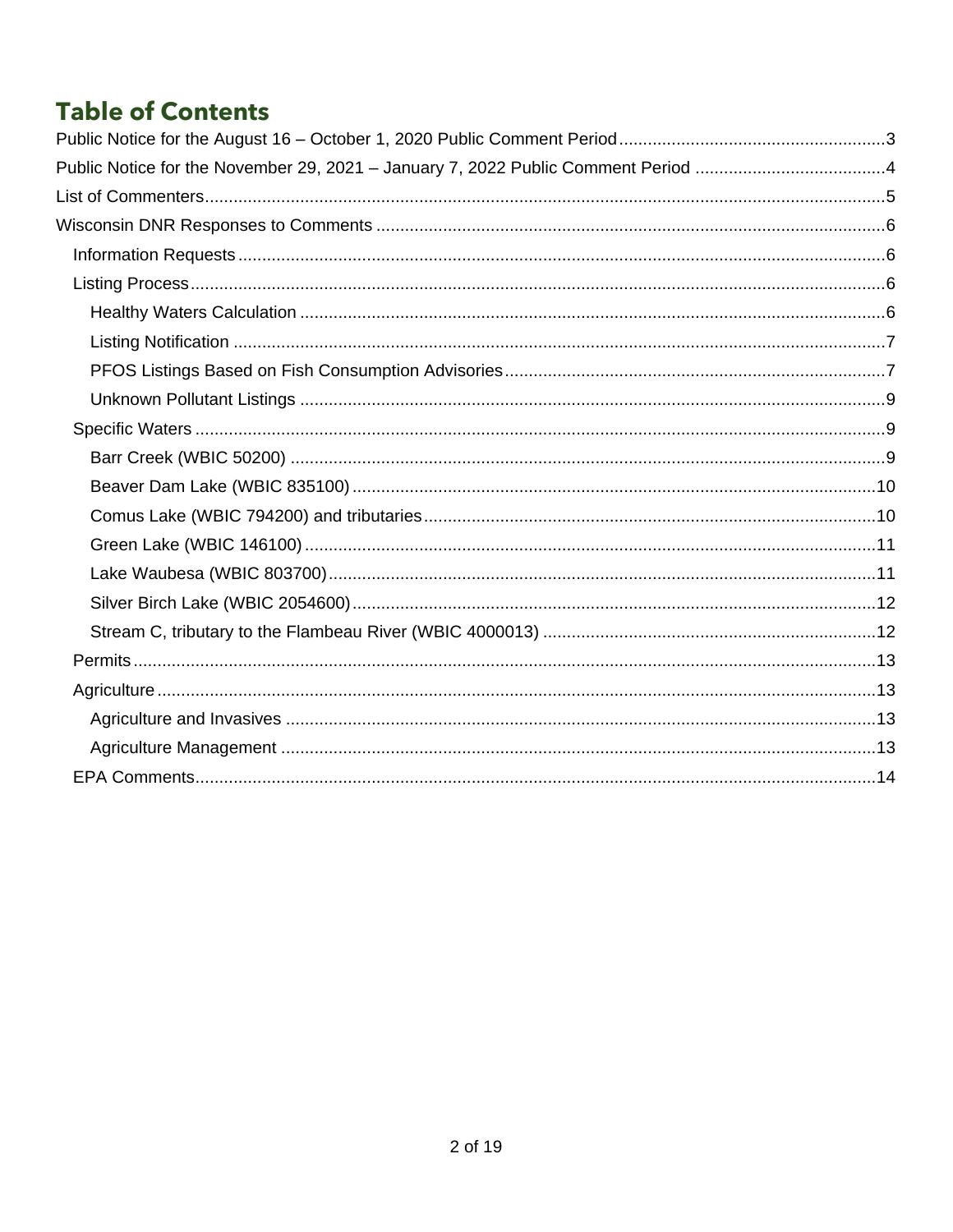# <span id="page-2-0"></span>**Public Notice for the August 16 – October 1, 2020 Public Comment Period**

**FOR IMMEDIATE RELEASE:** 2021-08-16 **Contact:** Ashley Beranek, DNR Surface Water Quality Assessments Coordinator [Ashley.Beranek@wisconsin.gov](mailto:Ashley.Beranek@wisconsin.gov) or 608-267-9603

### **DNR SEEKING PUBLIC COMMENT ON UPDATED WATER CONDITION LISTS**

**MADISON, Wis.** – The Wisconsin Department of Natural Resources (DNR) today announced that more than 80% of Wisconsin's lakes and rivers recently assessed are healthy, continuing a trend of improved surface water quality across the state.

Every two years, Sections 303(d) and 305(b) of the Clean Water Act (CWA) require states to publish a list of all waters not meeting water quality standards and an overall report on surface water quality status of all waters in the state.

Although the majority of waterbodies are in good condition and have been placed on the Healthy Waters List, 92 new waterbodies or segments are now classified as impaired.

"Placing waters on the Impaired Waters List means they require a restoration plan to improve aquatic habitat, recreation opportunities or fish consumption. While these waters are labeled 'impaired,' the majority are still usable; just follow local water quality alerts and posted signs," said Ashley Beranek, DNR Surface Water Quality Assessment Coordinator.

A total of 115 new pollutant listings are proposed; a waterbody can have multiple pollutant listings and some of the new listings are on waters already identified as impaired. The majority of new pollutant listings are for phosphorus and bacteria. This is the first assessment cycle to use the new *E. coli* bacteria criteria recently approved by the Wisconsin legislature.

Of the 115 new listings, 11 will be placed directly on the Restoration Waters List because they are covered by an existing restoration plan in the form of Total Maximum Daily Loads (TMDLs). The listings are being added to the Milwaukee River Basin TMDL, Upper Fox-Wolf Basins TMDL and Wisconsin River Basin TMDL. The department is also seeking public comment on these TMDL additions.

Simultaneously, 22 listings will be removed, half of which are for phosphorus and sediment. The 2022 draft Impaired Waters List contains 1,526 listings. The draft Restoration Waters List contains 577 listings.

The department is asking for public comments regarding the new listings and TMDL additions. Provide written comments by Oct. 1 to:

> Department of Natural Resources c/o Ashley Beranek, Water Quality P.O. Box 7921 Madison, WI 53707 [DNRWYWaterbodyAssessments@wisconsin.gov](mailto:DNRWYWaterbodyAssessments@wisconsin.gov)

The water condition lists are submitted to the U.S. Environmental Protection Agency every even-numbered year in accordance with the Clean Water Act. The department follows standard procedures to assess waterbodies against water quality standards. The 2022 lists and [other materials can be found on the](https://dnr.wisconsin.gov/topic/SurfaceWater/ConditionLists.html) DNR's [website.](https://dnr.wisconsin.gov/topic/SurfaceWater/ConditionLists.html)

[\[https://dnr.wisconsin.gov/newsroom/release/48546\]](https://dnr.wisconsin.gov/newsroom/release/48546)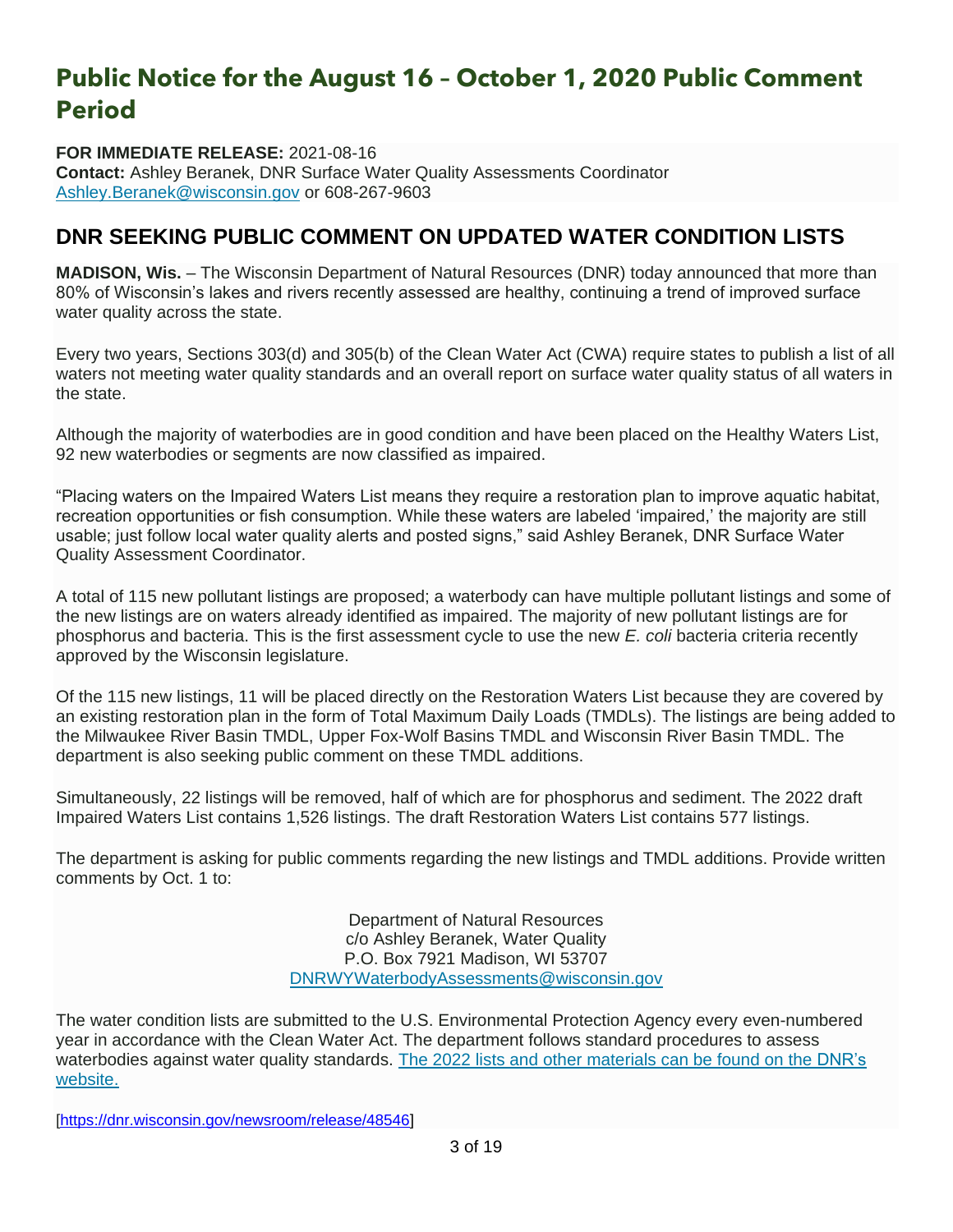# <span id="page-3-0"></span>**Public Notice for the November 29, 2021 – January 7, 2022 Public Comment Period**

**FOR IMMEDIATE RELEASE:** 2021-11-29 **Contact:** Ashley Beranek, DNR Surface Water Quality Assessments Coordinator [Ashley.Beranek@wisconsin.gov](mailto:Ashley.Beranek@wisconsin.gov) or 608-267-9603

### **DNR SEEKS PUBLIC COMMENT ON UPDATED WATER CONDITION LISTS**

**MADISON, Wis.** – The Wisconsin Department of Natural Resources (DNR) is seeking public comment on revised water condition lists included in the draft 2022 Impaired Waters List.

Updates include moving 48 waterbody pollutant listings from the draft 2022 Impaired Waters list to the Restoration Waters list by adding them to the following three Total Maximum Daily Load (TMDL) plans: Milwaukee River Basin, Upper Fox-Wolf Basins and Wisconsin River Basin. By moving the 48 listings to the Restoration Waters List, they will no longer require a TMDL.

Pollutant listings placed on the Restoration Waters list have fulfilled a Clean Water Act requirement of having a TMDL for identified pollutants. Application of the TMDLs' pollution limits over time is intended to reduce pollutant load and its negative impacts on the waterbody.

The three TMDL plans will be sent to the U.S. Environmental Protection Agency (EPA) for approval prior to submittal. The TMDL appendices and list of waters can be found on the [DNR's website.](https://dnr.wisconsin.gov/topic/SurfaceWater/ConditionLists.html)

The DNR sought public comment on the draft 2022 lists in fall 2021. During this process, the 48 waterbody pollutant listings were determined to be part of the Restoration Waters list.

Impaired waters are those that do not meet water quality standards and may not support fishing, swimming, recreating or public health and welfare. In Wisconsin, impaired waters are largely addressed through a TMDL analysis. A TMDL is the amount of a pollutant a waterbody can receive and still meet water quality standards. While some waters may be restored through alternative projects such as watershed restoration plans, many issues are addressed through TMDLs.

The department follows standard procedures to assess waterbodies against water quality standards and submits water condition lists to the EPA every even-numbered year as required by the federal Clean Water Act.

The public is encouraged to submit comments regarding the 48 waterbody pollutant TMDL additions by Jan. 7,  $2022$  to:

> Department of Natural Resources C/O Ashley Beranek, Water Quality P.O. Box 7921 Madison, WI 53707 [DNRWYWaterbodyAssessments@wisconsin.gov](mailto:DNRWYWaterbodyAssessments@wisconsin.gov)

[More information about water quality and impaired waters is available on the DNR's website.](https://dnr.wisconsin.gov/topic/SurfaceWater/ConditionLists.html)

[\[https://dnr.wisconsin.gov/newsroom/release/51576\]](https://dnr.wisconsin.gov/newsroom/release/51576)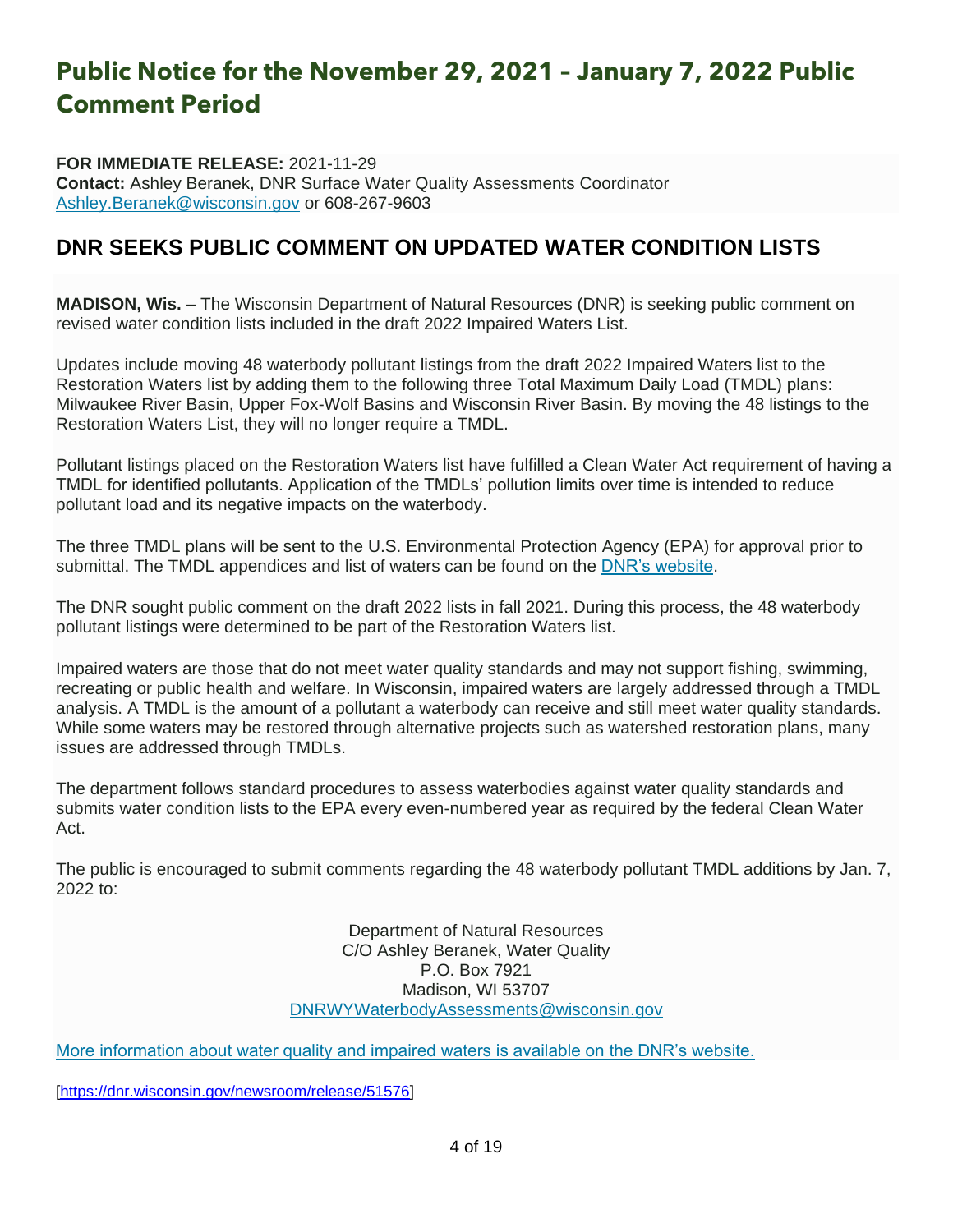# <span id="page-4-0"></span>**List of Commenters**

| <b>Name</b>                | <b>Organization</b>                                                   | <b>Topic</b>                       | <b>Details (link to Response)</b>                                  |
|----------------------------|-----------------------------------------------------------------------|------------------------------------|--------------------------------------------------------------------|
| <b>Gary Gruenisen</b>      | Citizen, Dane Co.                                                     | Information<br>Request             | <b>Recreation</b>                                                  |
| <b>Maria Powell</b>        | <b>Midwest Environmental</b><br>Justice Organization<br>(MEJO)        | Information<br>Request             | <b>Fish Tissue Data</b>                                            |
| <b>Pat Stevens</b>         | <b>Wisconsin Paper Council</b>                                        | Information                        | <b>Fish Tissue Data</b> ;<br><b>PFOS Listings Based on Fish</b>    |
| <b>Craig Summerfield</b>   | <b>Wisconsin Manufacturers</b><br>& Commerce (WMC)                    | Request,<br><b>Listing Process</b> | <b>Consumption Advisories</b><br><b>Unknown Pollutant Listings</b> |
| <b>WJ Hughes</b>           | Citizen                                                               | <b>Listing Process</b>             | <b>Listing Notification</b>                                        |
| <b>Susan Weisser</b>       | Citizen, Kewaunee Co.                                                 | <b>Listing Process</b>             | <b>Healthy Waters Calculation</b>                                  |
| John McKinven              | Citizen                                                               | Specific Water                     | Barr Creek (WBIC 50200)                                            |
| <b>Patrick Clark</b>       | <b>Wells Fargo Advisors</b>                                           | <b>Specific Water</b>              | Beaver Dam Lake (WBIC 835100)                                      |
| Larry Meyer                | <b>Lake Comus Protection</b><br>and Rehabilitation<br><b>District</b> |                                    | Comus Lake (WBIC 794200) and                                       |
| Kevin Armstrong            | Chair, Lake Comus<br>Protection and<br><b>Rehabilitation District</b> | <b>Specific Water</b>              | tributaries                                                        |
| <b>Stephanie Prellwitz</b> | <b>Green Lake Association</b>                                         | <b>Specific Water</b>              | Green Lake (WBIC 146100)                                           |
| Bob Kalhagen               | Citizen                                                               | <b>Specific Water</b>              | Lake Waubesa (WBIC 803700)                                         |
| <b>Adam Bauer</b>          | Citizen                                                               | <b>Specific Water</b>              | Silver Birch Lake (WBIC 2054600)                                   |
| Timm Speerschneider        | On behalf of Flambeau<br>Mining Company                               | Specific Water                     | <b>Stream C, tributary to the</b><br>Flambeau River (WBIC 4000013) |
| Amanda J. Alvis            | AquAeTer, Inc.                                                        | Permits                            | <b>Permits</b>                                                     |
| <b>Matt Giese</b>          | Midwest Chemical &<br>Equipment, Inc.                                 | Agriculture                        | <b>Agriculture and Invasives</b>                                   |
| <b>Richard Swanson</b>     | Citizen, Kewaunee Co.                                                 | Agriculture                        | <b>Agriculture Management</b>                                      |
| Julianne Socha             | <b>Environmental Protection</b><br>Agency (EPA)                       | <b>EPA Comments</b>                | <b>EPA Comments</b>                                                |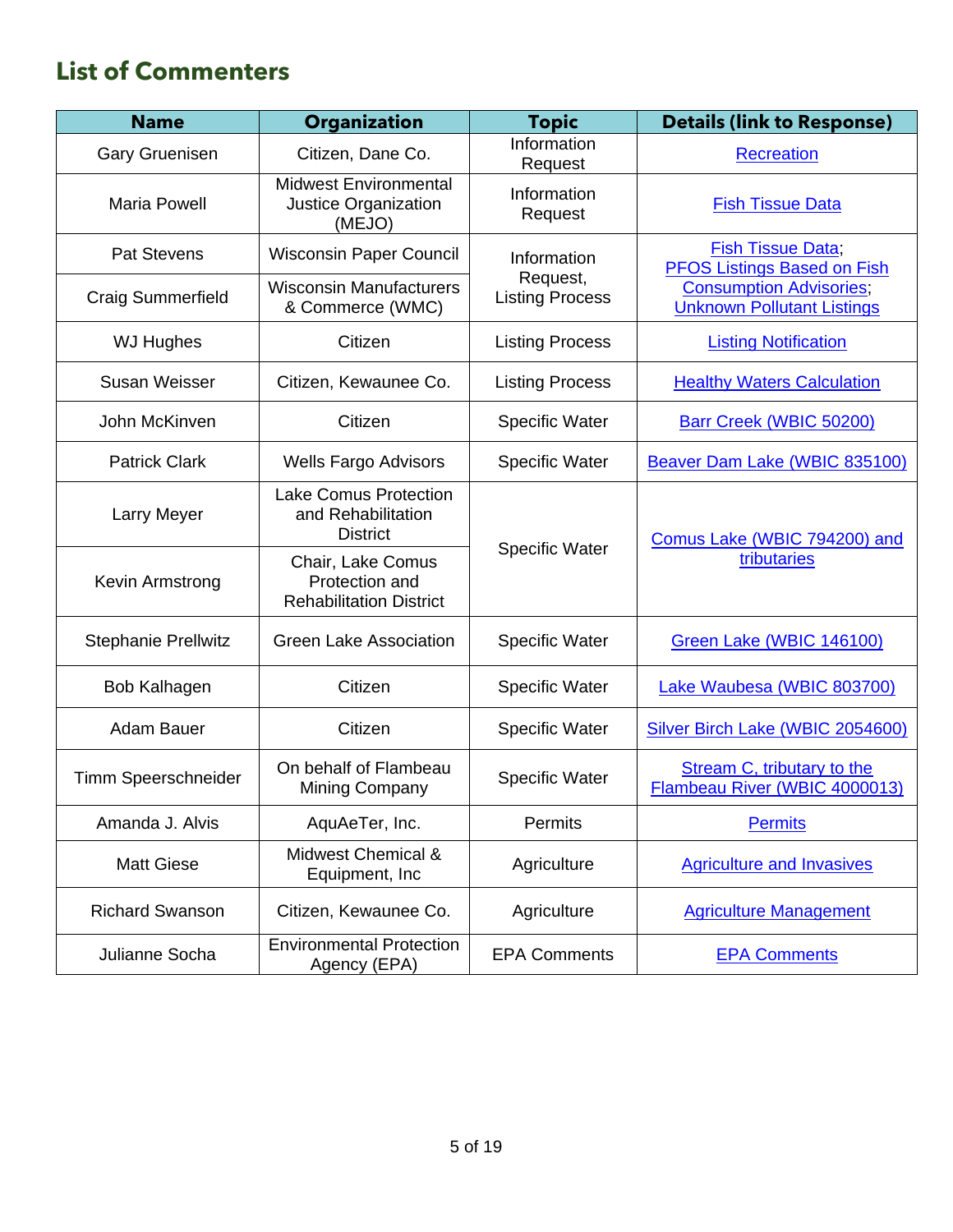## **Wisconsin DNR Responses to Comments**

Comments are quoted when under four paragraphs and summarized if longer. Full comments can be found in the [Public Comments on 2022 Draft](https://dnr.wi.gov/water/wsSWIMSDocument.ashx?documentSeqNo=300858266)  [Water Condition Lists](https://dnr.wi.gov/water/wsSWIMSDocument.ashx?documentSeqNo=300858266) document.

### **Information Requests**

Several commenters requested data or specific information; the following is a table summarizing those requests and WDNR's response.

<span id="page-5-0"></span>

| <b>Name</b>              | Organization                                                   | <b>Request</b>                                                   | <b>WDNR Response</b>                                                                                                                                        |  |  |
|--------------------------|----------------------------------------------------------------|------------------------------------------------------------------|-------------------------------------------------------------------------------------------------------------------------------------------------------------|--|--|
| <b>Gary Gruenisen</b>    | Citizen, Dane Co.                                              | "I just want to know where to<br>swim and fish."                 | Consult the WDNR's Lake Search website to<br>search by lakes that have certain types of fish<br>and public beaches and the WDNR's Where<br>To Fish website. |  |  |
| <b>Maria Powell</b>      | <b>Midwest Environmental</b><br>Justice Organization<br>(MEJO) | Fish tissue data behind the Lake<br>Mendota PCB listing removal. | WDNR Fisheries Toxicologist, Sean Strom,                                                                                                                    |  |  |
| <b>Craig Summerfield</b> | Wisconsin Manufacturers<br>& Commerce (WMC)                    | Fish tissue data related to all<br><b>PFOS</b>                   | provided data.                                                                                                                                              |  |  |

### <span id="page-5-1"></span>**Listing Process**

#### **Healthy Waters Calculation**

"Noted that a recent report of impaired waters and healthy waters has been produced under DNR auspices. A recent news report regarding this report(Door County Daily News.com 8/l9/21) alludes to the fact that you state healthy waters in Door and Kewaunee Counties outweigh those that are polluted. How did you come up with that assessment? In Kewaunee Co, ALL our major streams, creeks, rivers, etc are and have been on the impaired list for many years and none have been removed to "healthy" status at the moment. The article stated that you mention problems with phosphorus. How about the nitrates?" **(Citizen in Kewaunee County)**

<span id="page-5-3"></span><span id="page-5-2"></span>**Response**: You are correct, many of the major waterways in Kewaunee County are on the Impaired Waters List. In the 2014 assessment cycle WDNR started identifying waters that were not known to be impaired based on one or more measures (Healthy Waters List). These healthy waters may have issues we do not know about yet, including nitrogen. Currently we don't list waters for nitrogen or nitrate because we have no criteria, but we do know based on long-term trend monitoring across the state that nitrogen levels in surface waters are rising. Creation of nitrogen criteria was ranked as one of the top priorities during our Triennial Standards Review process [\(https://dnr.wisconsin.gov/topic/SurfaceWater/TSR.html\)](https://dnr.wisconsin.gov/topic/SurfaceWater/TSR.html).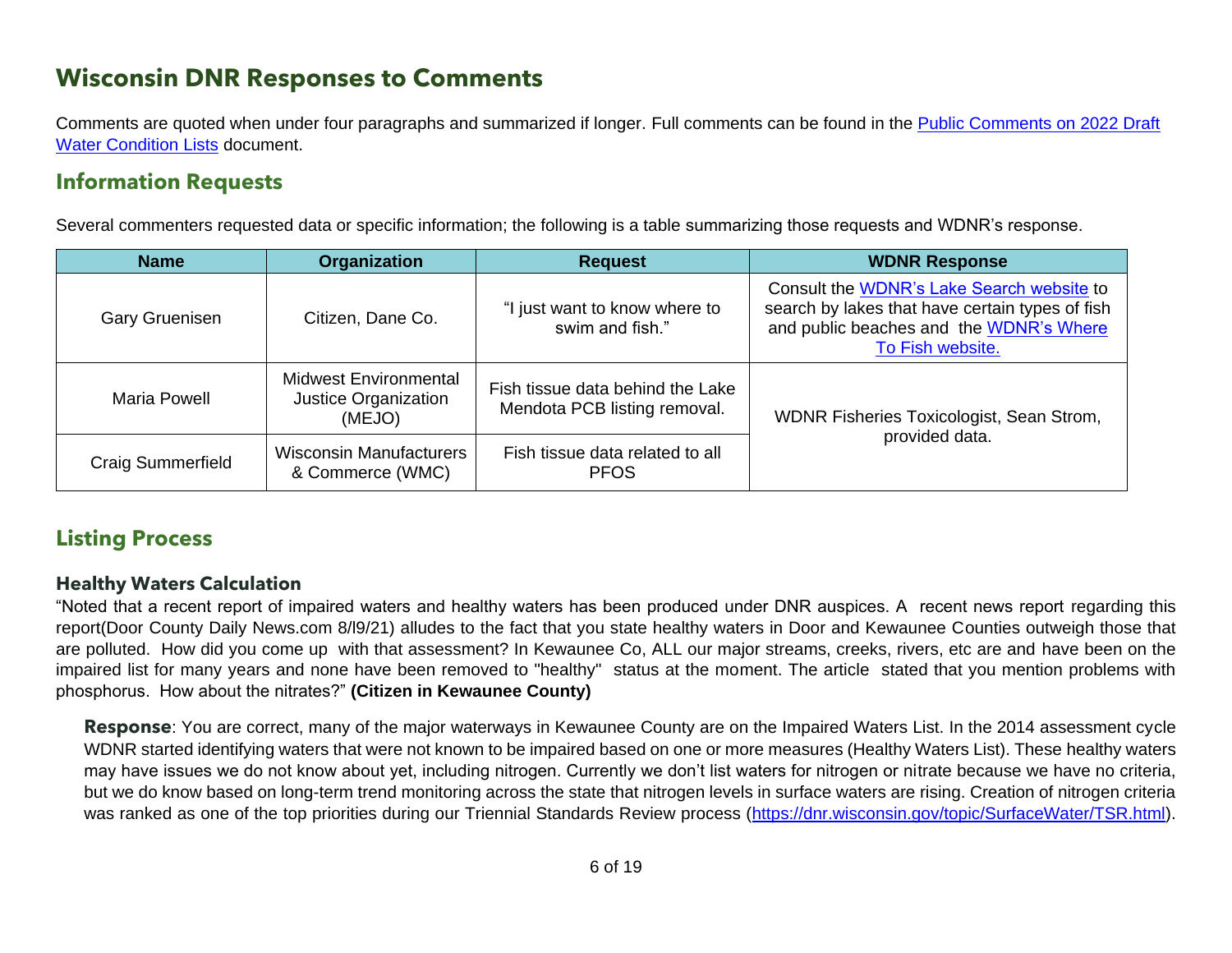Even though we do not have criteria, the Northeast Lakeshore TMDL currently in development includes analysis of nitrogen, which will help inform restoration work [\(https://dnr.wisconsin.gov/topic/TMDLs/NELakeshore.html\)](https://dnr.wisconsin.gov/topic/TMDLs/NELakeshore.html).

When the number of Assessment Units (AUs) on each of the lists is compared, there are more waters (AUs) on the Healthy Waters List. This aligns with what we see across the state.

#### **Listing Notification**

"Can you tell me how a community is normally notified of water impairment? I see water ways on the list that are actively used for activities such as fishing, swimming etc which is worrisome. Additionally where is the data on private wells that are contaminated? Hoping this is available so other community members are made aware of the possibility their well could be affected in the near future. It's great to hear that 80% of the assessed rivers & lakes are healthy but for the private land owner who is stuck with a bad well due to contamination flowing from other sources, that 80% doesn't offer much solace." **(Citizen)**

**Response**: When updates are made to the Impaired Waters List the public is notified via a [WDNR News Release](https://dnr.wi.gov/news/) and a [GovDelivery](https://public.govdelivery.com/accounts/WIDNR/subscriber/new) message. The GovDelivery message goes to a list of people who requested updates on water quality standards and assessments. WDNR currently does not have a system to alert specific village/town/city staff or community members, unless they are on the GovDelivery list. There has been media coverage each time a new list was released including articles in the Wisconsin State Journal, Milwaukee Journal Sentinel, and on Wisconsin Public Radio.

<span id="page-6-0"></span>The impaired waters list covers surface waters not groundwater. A WDNR private well specialist would be able to help you with questions about contamination in your area; a list of specialists can be found on the [Private Well Supply Specialist page.](https://dnr.wisconsin.gov/topic/Wells/PrivateWaterSupply.html) Local well information can be viewed on the University of Wisconsin – Stevens Point [Wisconsin Well Water](https://www.uwsp.edu/cnr-ap/watershed/Pages/WellWaterViewer.aspx) Quality Viewer.

#### **PFOS Listings Based on Fish Consumption Advisories**

"In addition, not all waterbodies with PFOS fish advisories were included on the impaired waters list. Wisconsin's 2021 "Choose Wisely" Guide lists PFOS fish advisories for both Lake Superior and Silver Creek. This raises the question of what threshold or criteria DNR is using to determine what waterbodies are included on the Impaired Waters list."

"To be clear, unlike many other listings on the 303(d) list where there are water quality criteria in place, there is no water quality criterion for PFOS that has been implemented in Wisconsin. Simply relying on fish consumption advisory guidance issued by the DNR and DHS is not a lawful substitute for the required ch. 227 rulemaking process."

"WPC and WMC request the following changes to the 2022 draft impaired waters list: The removal of the aforementioned waterbodies - Biron Flowage, Petenwell Lake, Lake Monona, Starkweather Creek, and W. Br. Starkweather Creek – that were listed due to PFOS fish consumption advisories, as this is an unlawful use of these advisories."

#### <span id="page-6-2"></span><span id="page-6-1"></span>**(Patrick Stevens, Vice President of Wisconsin Paper Council, and Craig Summerfield, Director of Wisconsin Manufacturers & Commerce)**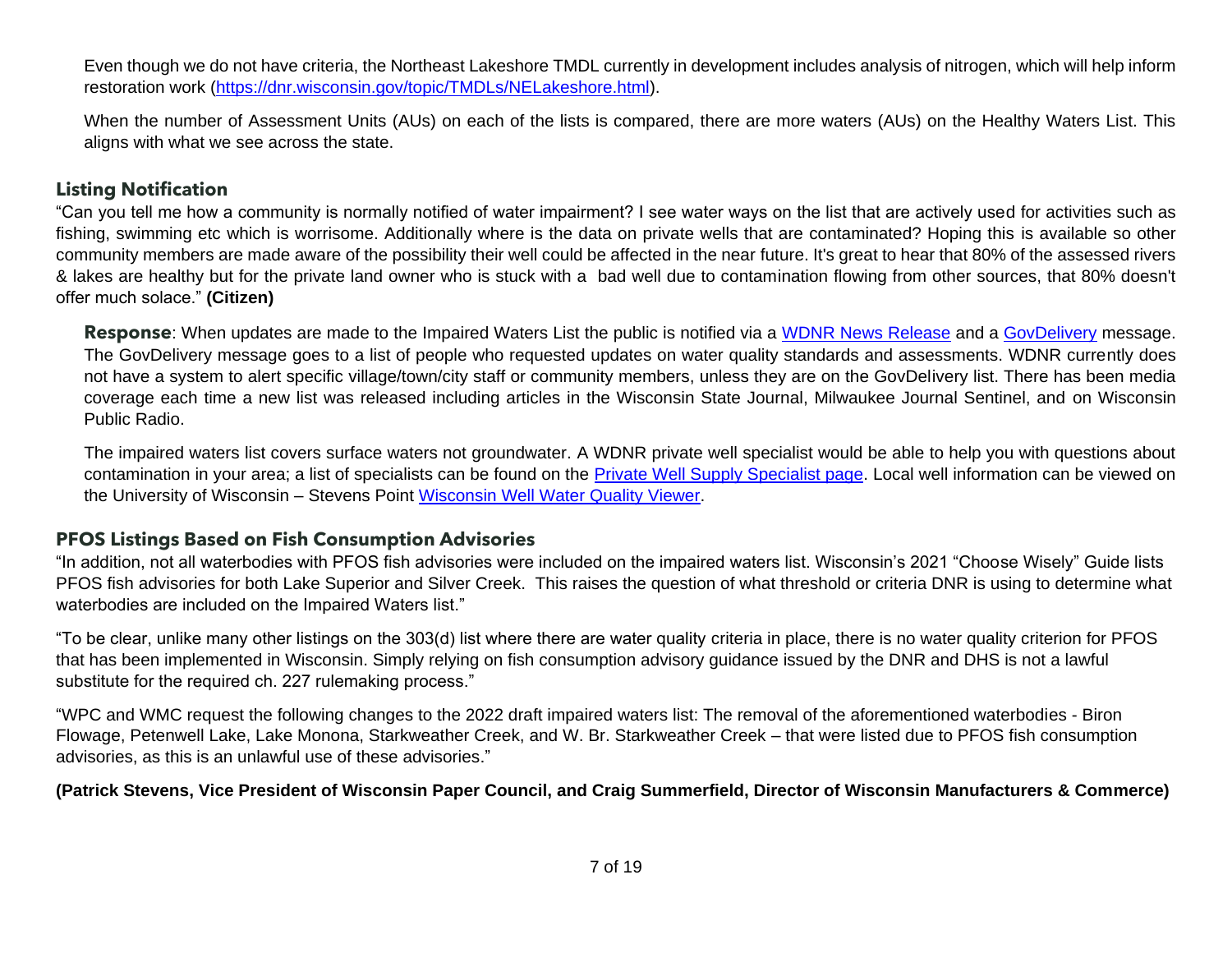**Response**: The 303(d) list is a prioritized list of surface waters in the state that do not meet applicable "water quality standards". Water quality standards include "numeric criteria, narrative criteria, waterbody uses, and antidegradation requirements" (40 CFR 130.7(b)(3)). A surface water can be listed if it doesn't meet a designated use such as public health, including consumption of fish, even if all numeric criteria are being met. This prioritized list is prepared by Department technical staff and is developed based on an assessment of water quality data collected throughout the state.

The department respectfully disagrees that the use of fish consumption advisories is inappropriate or unlawful. Restrictions on consumption of fish taken from specified waterbodies is demonstration of an impairment of the public health and welfare use in those waterbodies. In developing lists of impaired waters (i.e., the 303(d) list), states are required to make use of all available information to assess attainment of designated uses. Fish consumption advisories fall into the category of "available information".

Some of the Fish Consumption Advisories (FCAs) for PFOS were released to the public after January 2021, when the draft 2022 list was first created. All of those PFOS FCAs were based on data from 2019 – 2020 data, within the assessment date range, so they were added to the final draft 2022 Impaired Waters List (Table 3).

| <b>County</b> | <b>WBIC</b>     | <b>Waterbody Name</b> | <b>AU ID</b> | <b>EPA ID</b>      | <b>Water Type</b>                      | <b>Length/Size</b> | <b>Pollutant</b> | <b>Impairment Indicator</b>                                                                                                                     | Status <sup>1</sup>  |
|---------------|-----------------|-----------------------|--------------|--------------------|----------------------------------------|--------------------|------------------|-------------------------------------------------------------------------------------------------------------------------------------------------|----------------------|
| Dane          | 802600          | Lake Kegonsa          | 11643        | WI10027603         | <b>LAKE</b>                            | 3201 acres         | <b>PFOS</b>      | <b>PFOS Contaminated Fish Tissue</b>                                                                                                            | Addition             |
| Dane          | 803400          | Mud Lake              | 18251        | WI10006241         | <b>LAKE</b>                            | 185 acres          | <b>PFOS</b>      | <b>PFOS Contaminated Fish Tissue</b>                                                                                                            | Proposed for<br>List |
| Dane          | 803700          | Lake Waubesa          | 11661        | WI10001452         | <b>LAKE</b>                            | 2075 acres         | <b>PFOS</b>      | <b>PFOS Contaminated Fish Tissue</b>                                                                                                            | Addition             |
| Dane          | 804000          | Upper Mud Lake        | 18256        | WI10006244         | <b>LAKE</b>                            | 218 acres          | <b>PFOS</b>      | <b>PFOS Contaminated Fish Tissue</b>                                                                                                            | Proposed for<br>List |
| Dane          | 804700          | Wingra Creek          | 11666        | WI10001456         | <b>RIVER</b>                           | 1 mile             | <b>PFOS</b>      | <b>PFOS Contaminated Fish Tissue</b>                                                                                                            | Addition             |
| Dane          | 804700          | Wingra Creek          |              | 5533632 WI10033422 | <b>RIVER</b>                           | 1 mile             | <b>PFOS</b>      | <b>PFOS Contaminated Fish Tissue</b>                                                                                                            | Proposed for<br>List |
| Monroe        | 1660500         | <b>Silver Creek</b>   | 949202       | WI10010407         | <b>RIVER</b>                           | 8 miles            | <b>PFOS</b>      | <b>PFOS Contaminated Fish Tissue</b>                                                                                                            | Proposed for<br>List |
| Monroe        | 1660500         | <b>Silver Creek</b>   | 1180470      | WI1180470          | <b>RIVER</b>                           | 2 miles            | <b>PFOS</b>      | <b>PFOS Contaminated Fish Tissue</b>                                                                                                            | Proposed for<br>List |
|               | Douglas 2751220 | Lake Superior         | 892439       | WI10008955         | <b>GREAT LAKES</b><br><b>SHORELINE</b> | 186 miles          | <b>PFOS</b>      | <b>PFOS Contaminated Fish Tissue</b>                                                                                                            | Addition             |
|               |                 |                       |              |                    |                                        |                    |                  | 'Proposed for List' means the water is new to the Impaired Waters list; 'Addition' means there are other pollutant listings for that waterbody. |                      |

**Table 3**. New listings based on recent Fish Consumption Advisories for PFOS in Dane and Monroe Counties.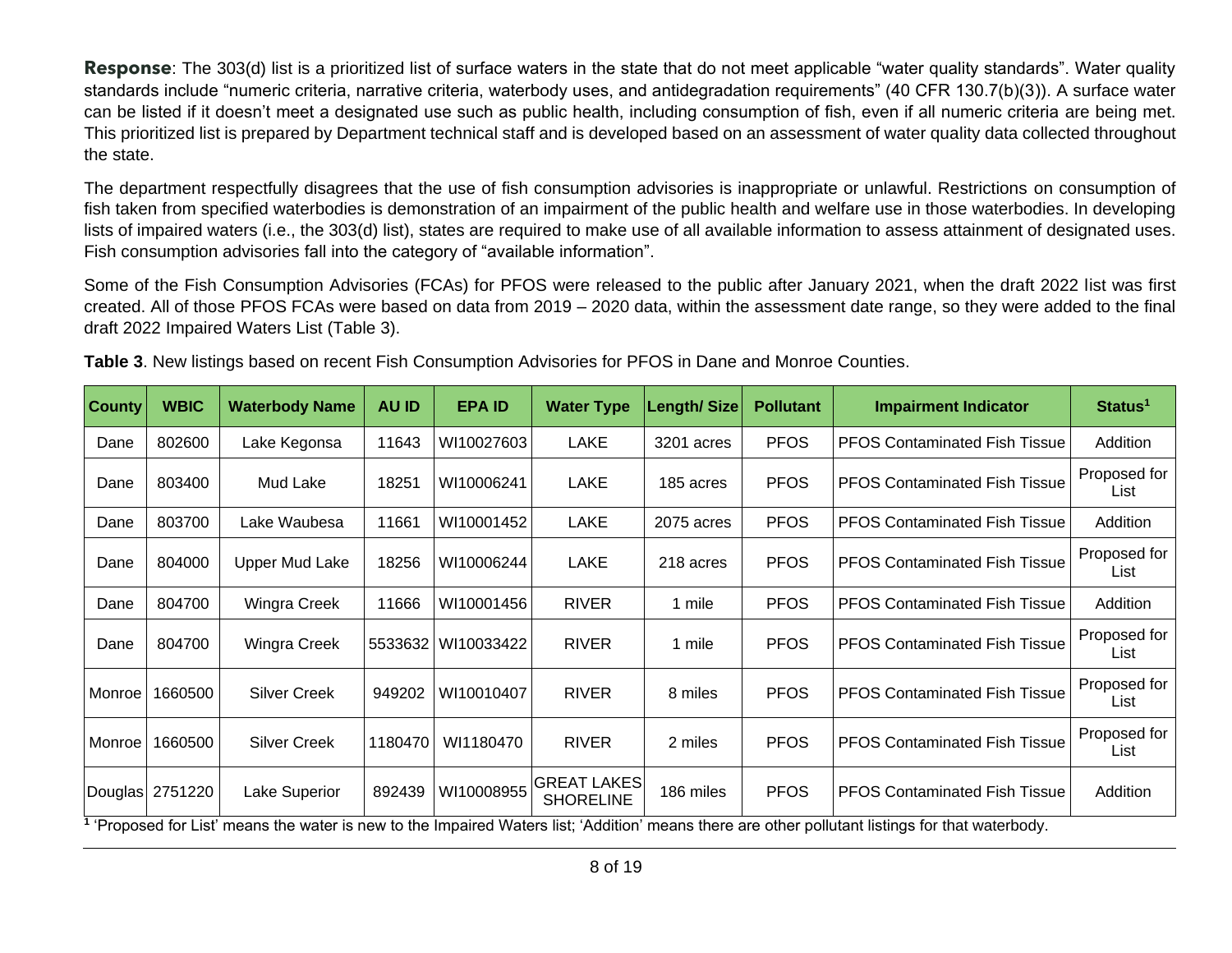### **Unknown Pollutant Listings**

"WPC and WMC request the following changes to the 2022 draft impaired waters list: The removal of the stretch of the Wisconsin River listed due to an "unknown" pollutant. It is impossible to know if a TMDL will be effective if the pollutant is unknown. The Department should also cite its explicit statutory authority for listing a water body as "impaired" if the pollutant cannot even be identified." **(Patrick Stevens, Vice President of Wisconsin Paper Council, and Craig Summerfield, Director of Wisconsin Manufacturers & Commerce)**

**Response**: This suggestion is not consistent with federal regulations for impairment listings (40 CFR 130.7). Pollutants aren't always responsible for impairments. Other causes such as presence of invasive species or physical features may cause impairments of narrative criteria, designated uses or other numeric criteria such as dissolved oxygen. Furthermore, a TMDL is not always required to address a waterbody impairment. Restoration activities (e.g removal of invasive species, dredging activites, etc.) can and should be implemented when a pollutant is not identified as a contributing cause of an impairment.

<span id="page-8-0"></span>Staff review the biological, physical and pollutant specific data that have been collected and assess whether a surface water is achieving its designated use and/or applicable numeric or narrative criteria which are promulgated in chapters NR 102 and 105. Some of the listed surface waters require preparation of a TMDL and every state is required to identify and prioritize those impaired waters needing a TMDL pursuant to 40 CFR 130.7. Sometimes, however, the biological impairment is clearly present but the stressor that is causing the impairment is not clear. EPA recommendation and department practice has been to classify these waterbodies as impaired but "pollutant unknown". As a practical matter, because the approach taken to develop a TMDL requires a numeric target (typically a water quality standard), the department would not pursue TMDL development until it had confirmed that the stressor was an identifiable pollutant.

To address this comment, the department explored with EPA what options exist for listing these "pollutant unknown" impairments while making it clear that the TMDL development would only occur when the pollutant was known. Unfortunately, no flexibility was offered to use a different category, a different classification, etc. So, at this time, the department will address this comment by adding a note explaining that waters listed with "pollutant unknown" as a potential cause would not be prioritized for TMDL development until further work has been done to confirm that the stressor is an identifiable pollutant.

### **Specific Waters**

### **Barr Creek (WBIC 50200)**

"I was stunned to read that Barr Creek here in Oostburg is in your "healthy" category. Please see the attached photo of solid algae coverage no doubt the result of runoff. Please review." (**Citizen**)

<span id="page-8-2"></span><span id="page-8-1"></span>**Response**: Thank you for this additional information on Barr Creek! We currently have this creek listed as Heathy with a subcategory of '2C', which means that we only have a small amount of evidence for the healthy determination. Your information will be added to our assessment.

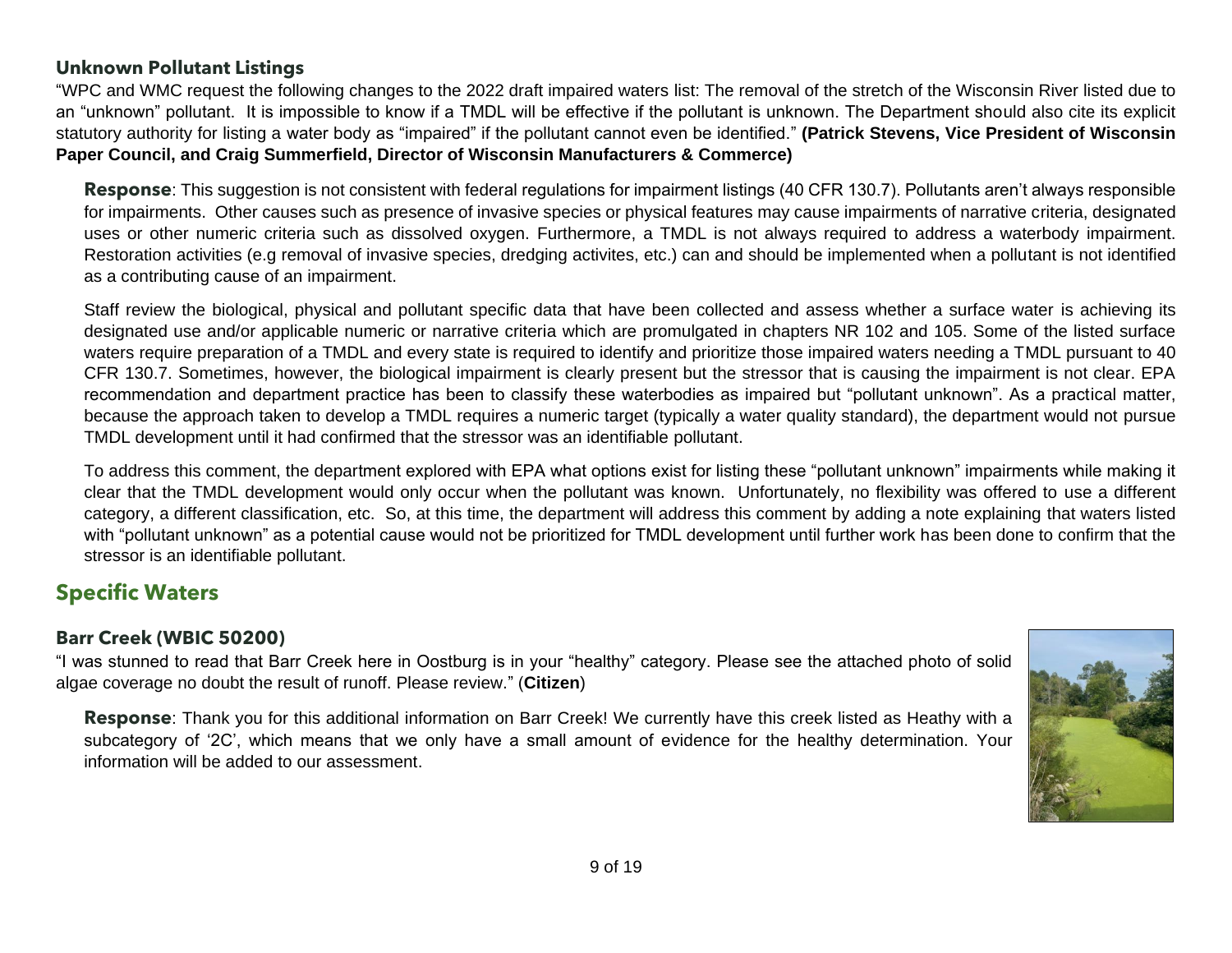### **Beaver Dam Lake (WBIC 835100)**

"Keep Beaver Dam lake on impaired list and potentially add a category of lakes (impoundments) that are completely dead. This impoundment is completely dead. A couple summer fish and waterfowl die offs. I have found dead mallards, teal, wood ducks, geese, pelicans and egret's this summer on BD. The DNR so cleverly keeps this news out of the local news and keeps the big lie alive. Huge algae blooms of freakish white, blue and red algae blooms appeared all summer this year and does in most. For god's sake remove the dam and let nature fix this eye sore. Why are their humans waterskiing, swimming and just being near the water? Dogs have died this summer after swimming in the deadly waters. Amazing how incompetent our DNR and local health officials are on this issue. Tired of your pathetic leadership and lack of using science." (**Citizen**)

**Response**: The Beaver Dam Lake Total Maximum Daily Load (TMDL) plan was approved by the EPA in 2018, which moved this listing to the Restoration Waters List. The lake was reevaluated with new phosphorus and algae data and the impairments were confirmed.

Biologically this lake is not 'dead' as evidenced by abundant populations of largemouth bass, northern pike, bigmouth buffalo, channel catfish, white suckers, and crappie among other fish species. The lake has pollution issues but it has not reached the level of a 'dead zone' situation (lack of oxygen kills most life).

<span id="page-9-0"></span>The recent fish and duck kills were investigated and reported in the media; the fish kills were due to a virus that specifically impacts carp, koi, and goldfish (KHV, Koi Herpes Virus). There were several ducks found dead by Crystal Lake this year and it was determined they died from botulism [\(https://wkow.com/2021/08/19/dnr-determine-cause-for-multiple-dead-ducks-in-crystal-lake-park/\)](https://wkow.com/2021/08/19/dnr-determine-cause-for-multiple-dead-ducks-in-crystal-lake-park/), an issue that seems to be reoccurring in the area as there is a 2012 article about dead water fowl on Beaver Dam Lake due to botulism [\(https://www.wiscnews.com/bdc/news/local/botulism-confirmed-as-cause-of-duck-die-off/article\\_8329cd58-0107-11e2-bf5f-001a4bcf887a.html\)](https://www.wiscnews.com/bdc/news/local/botulism-confirmed-as-cause-of-duck-die-off/article_8329cd58-0107-11e2-bf5f-001a4bcf887a.html). If you're finding dead birds along the lake shore please report them to: [DNRCustomerServWeb@wisconsin.gov.](mailto:DNRCustomerServWeb@wisconsin.gov)

### **Comus Lake (WBIC 794200) and tributaries**

Water quality data including phosphorus were collected in 2019 and 2020 on Comus Lake (WBIC 794200), Turtle Creek (WBIC 790300), an Unnamed Tributary to Turtle Creek (WBIC 794300), and Jackson Creek (WBIC 793800). There were only 5 of the needed 6 samples for Comus Lake evaluation, but phosphorus levels were so high it would be helpful to the restoration effort to have this lake listed in the 2022 instead of 2024 cycle. Stream samples indicate impairment for phosphorus, but not all data were entered into SWIMS before the assessments were done in January 2021. The lake and its tributaries should be listed on the 2022 Impaired Waters List. **(Larry Meyer and Kevin Armstrong of Lake Comus Protection and Rehabilitation District)**

<span id="page-9-1"></span>**Response**: Phosphorus data were evaluated by multiple WDNR biologists for Comus Lake and the four stream segments mentioned. Comus Lake's phosphorus levels were well above criteria (mean: 151 ug/L; TP criterion: 40 ug/L). Phosphorus levels were higher than criteria on Turtle Creek and its Unnamed Tributary, but not on Jackson Creek (Table 1). With these results three phosphorus listings were additionally proposed for the 2022 impaired waters list (Table 2).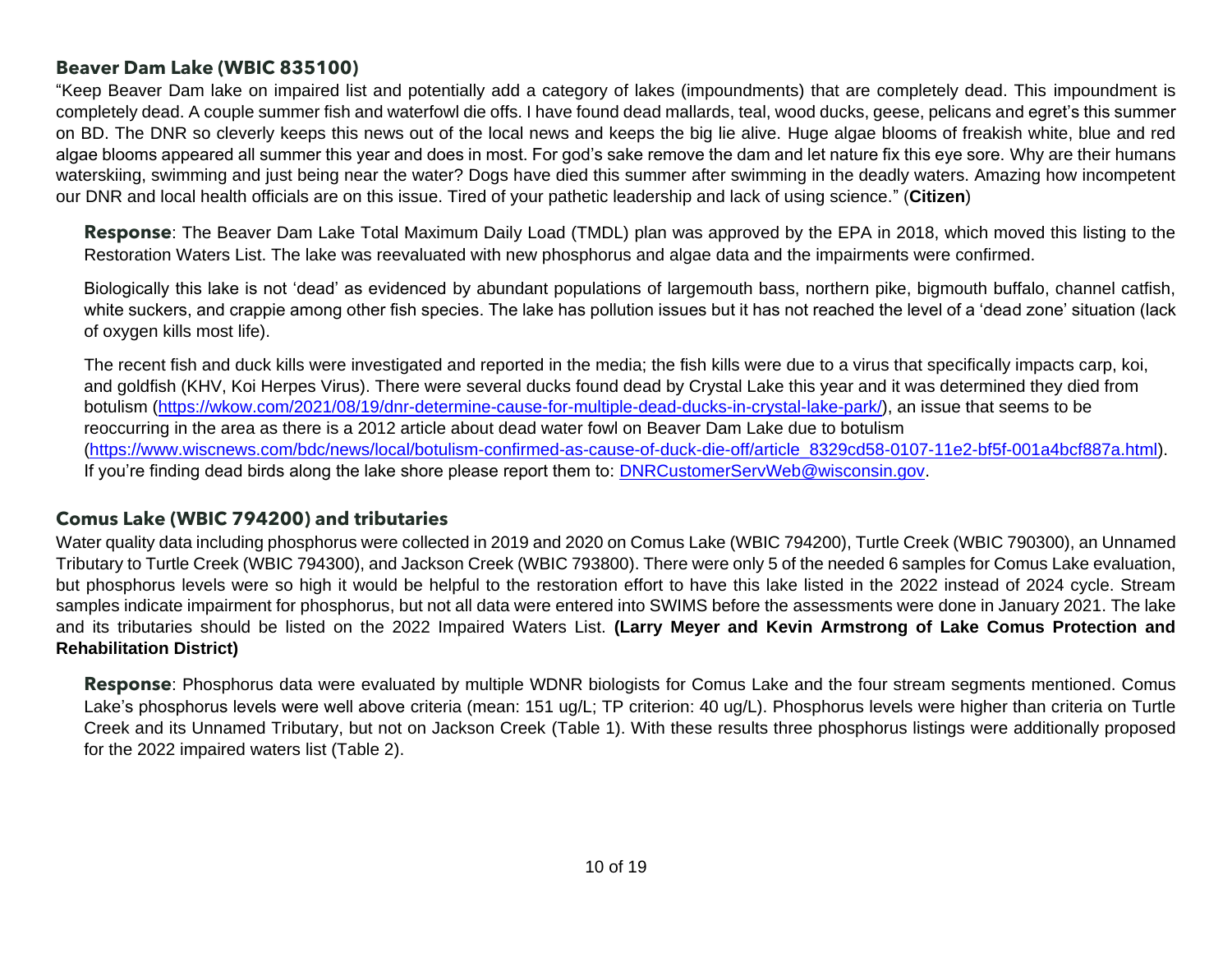| <b>WBIC</b> | <b>AU ID</b> | <b>Station</b> | <b>Official</b><br>Waterbody<br><b>Name</b> | ТP<br><b>Criteria</b> | #<br><b>Samples</b> | <b>Median</b><br>(ug/L) | <b>LCL</b><br>(ug/L) | <b>UCL</b><br>(ug/L) | <b>Relation to</b><br><b>Criteria</b> |
|-------------|--------------|----------------|---------------------------------------------|-----------------------|---------------------|-------------------------|----------------------|----------------------|---------------------------------------|
| 790300      | 18241        | 10052470       | <b>Turtle Creek</b>                         | 75                    | 11                  | 258                     | 175                  | 298                  | <b>Clearly</b><br><b>Exceeds</b>      |
| 794300      | 6854137      | 10044913       | Unnamed                                     | 75                    | 11                  | 162                     | 152                  | 220                  | <b>Clearly</b><br><b>Exceeds</b>      |
| 793800      | 11619        | 10039765       | Jackson<br>Creek                            | 75                    | 10                  | 85                      | 57                   | 91                   | May<br>Exceed                         |
| 793800      | 11619        | 10014361       | Jackson<br>Creek                            | 75                    | 11                  | 84                      | 45                   | 94                   | May<br>Exceed                         |

**Table 1.** Phosphorus evaluation results for 2019 – 2020 data for four stream segments.

**Table 2.** New listings based on available phosphorus data in Lake Comus watershed.

| <b>WBIC</b> | <b>AU ID</b> | <b>EPA ID</b> | <b>Official</b><br>Waterbody<br><b>Name</b> | <b>Proposed</b><br><b>Pollutant</b> | <b>Proposed</b><br><b>Impairment</b>             | Listing<br><b>Category</b> |
|-------------|--------------|---------------|---------------------------------------------|-------------------------------------|--------------------------------------------------|----------------------------|
| 790300      | 18241        | WI10006231    | <b>Turtle Creek</b>                         | <b>Total Phosphorus</b>             | <b>Unknown</b>                                   | 5P                         |
| 794300      | 6854137      | WI10039841    | Unnamed                                     | <b>Total Phosphorus</b>             | <b>Unknown</b>                                   | 5P                         |
| 794200      | 11620        | WI10001424    | Lake Comus                                  | <b>Total Phosphorus</b>             | Eutrophication,<br><b>Excess Algal</b><br>Growth | 5A                         |

### **Green Lake (WBIC 146100)**

"[A]chieving a 46% reduction in phosphorus (to meet our water quality criteria of 15 ug/L) would still leave Green Lake impaired for its metalimnetic oxygen minima. This demonstrates that a single impairment listing is insufficient; not listing Green Lake as impaired for *both* low dissolved oxygen and phosphorus is an incomplete portrayal of our water quality challenges. Therefore, we strongly urge the WDNR to add Green Lake to the 2022 Draft Impaired Waters and Restoration Waters Lists as 303(d)-listed for phosphorus with the impairment specification as pollutant unknown (or whichever impairment specification the WDNR supports)." **(Stephanie Prellwitz of Green Lake Association)**

**Response**: While phosphorus is not the only factor in the metalimnetic oxygen minima, it is part of the issue; for that reason, the link between phosphorus and low dissolved oxygen (DO) will remain. Based on the 2021 Diagnostic & Feasibility study you cited a reduction in phosphorus will improve DO concentrations. Removing the phosphorus listing is not contingent on DO meeting criteria. When phosphorus levels are low enough for delisting the DO impairment will be reevaluated.

### **Lake Waubesa (WBIC 803700)**

<span id="page-10-1"></span><span id="page-10-0"></span>"I have fished lakes Monona and Waubesa for many years. I have read all the information on the health effect PFOS and PFAS can possible cause when eating fish from our local lakes and streams all the way down to the Rock river. I am curious why there are no signs posted on lake Waubesa.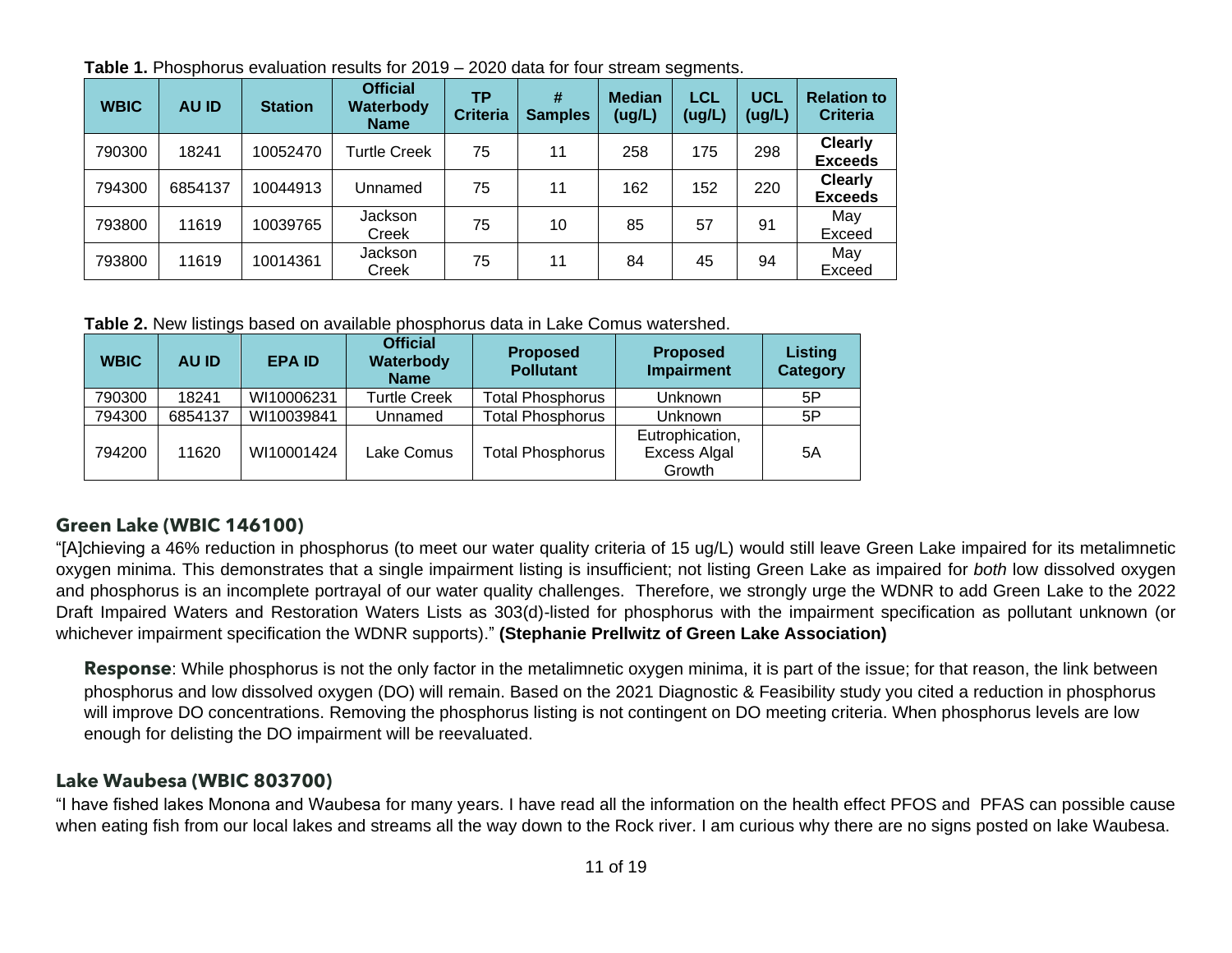There is one sign posted on Monona Bay warning on fish consumption. Babcock County Park is a popular camping and fishing area for out of state tourists. Many local fisherman also utilize the Babcock boat landing at The East end of lake Waubesa. I'm sure some of them may not have information on the current health hazards on eating fish from this lake. Since the contamination levels are just as bad in lake Waubesa, isn't it prudent to have information on the possible health hazards posted here as well?

Also, the daily bag limit on panfish is 25 fish per day. The advisory on eating fish is one meal per week. What does one meal per week consist of. I have not seen any information or guideline as to what one meal per week is. Is one meal 6 ounces of un-cooked meat per week, or maybe it is 8 ounces of un‐cooked meat per week. Do fisherman possibly think 25 fish is one meal per week. I'm sure that is way over the suggested amount." **(Citizen)**

**Response**: Signage for county parks is not handled by the DNR, but this question was forwarded on to Dane County staff who are reviewing the need for a fish consumption advisory sign. One meal is a serving, which is based on body weight. For an adult the amount is about  $6 - 8$  oz.

#### **Silver Birch Lake (WBIC 2054600)**

"I have recreated on Silver Birch Lake my whole life. Fishing has gradually deteriorated over the last 15 years. I know the dnr did a water study on the lake and it was deemed a highly Eutrophic lake. I did some research and Silver Birch appears on the impaired waters list. It has a 5A designation and described with high phosphorus. My question is on the impaired waters list it says 5A means bad conditions exist, but more research needs to be done before action. Is there anything I can do to get the ball rolling on some action on this? It would be great if you could give me a response." **(Citizen)**

**Response**: Category 5A indicates the lake is impaired and a pollutant load reduction plan has not yet been made. Restoration actions can and often do take place before a plan is in place. Some farming best management practices have been implemented in the watershed including conservation tillage, nutrient/pest management planning, and critical area planting. Pepin County recently released its 2021 – [2030 Land &](https://www.co.pepin.wi.us/index.asp?SEC=25DACD9B-C937-4A10-8D9D-CBD383DD9FB6&DE=65AE6E73-5173-4366-A230-5DA51EF633E1&Type=B_BASIC)  [Water Resource Management Plan,](https://www.co.pepin.wi.us/index.asp?SEC=25DACD9B-C937-4A10-8D9D-CBD383DD9FB6&DE=65AE6E73-5173-4366-A230-5DA51EF633E1&Type=B_BASIC) which includes discussion of Silver Birch Lake on page 30: "The natural resource concerns with Silver Birch Lake are very difficult to address because only a small amount of land (less than 1000 acres) drains directly into the lake. The major contributor to this lake is the Chippewa River when it floods, which makes management extremely difficult.".

### <span id="page-11-0"></span>**Stream C, tributary to the Flambeau River (WBIC 4000013)**

"We are providing the following brief written comments on behalf of Flambeau Mining Company ("FMC") regarding Stream C, Rusk County, Wisconsin. As you may know, Stream C lies entirely within FMC property. FMC objects to the proposed addition of the upper reach of Stream C to the listing."

"Further, FMC objects to the change in Source Category (now referred to as Pollutant Source in the draft 2022 listing) as there are no new data or circumstances which support a change from the initial designation in 2012."

#### **(Timm Speerschneider on behalf of Flambeau Mining Company)**

<span id="page-11-1"></span>**Response**: In 2021, the DNR streams biologist familiar with the area confirmed that a defined stream channel exists north of Copper Park Lane. A sampling point on this upper stream channel showed aquatic toxicity due to zinc and copper levels, which resulted in this segment being added to the 2022 Impaired Waters List.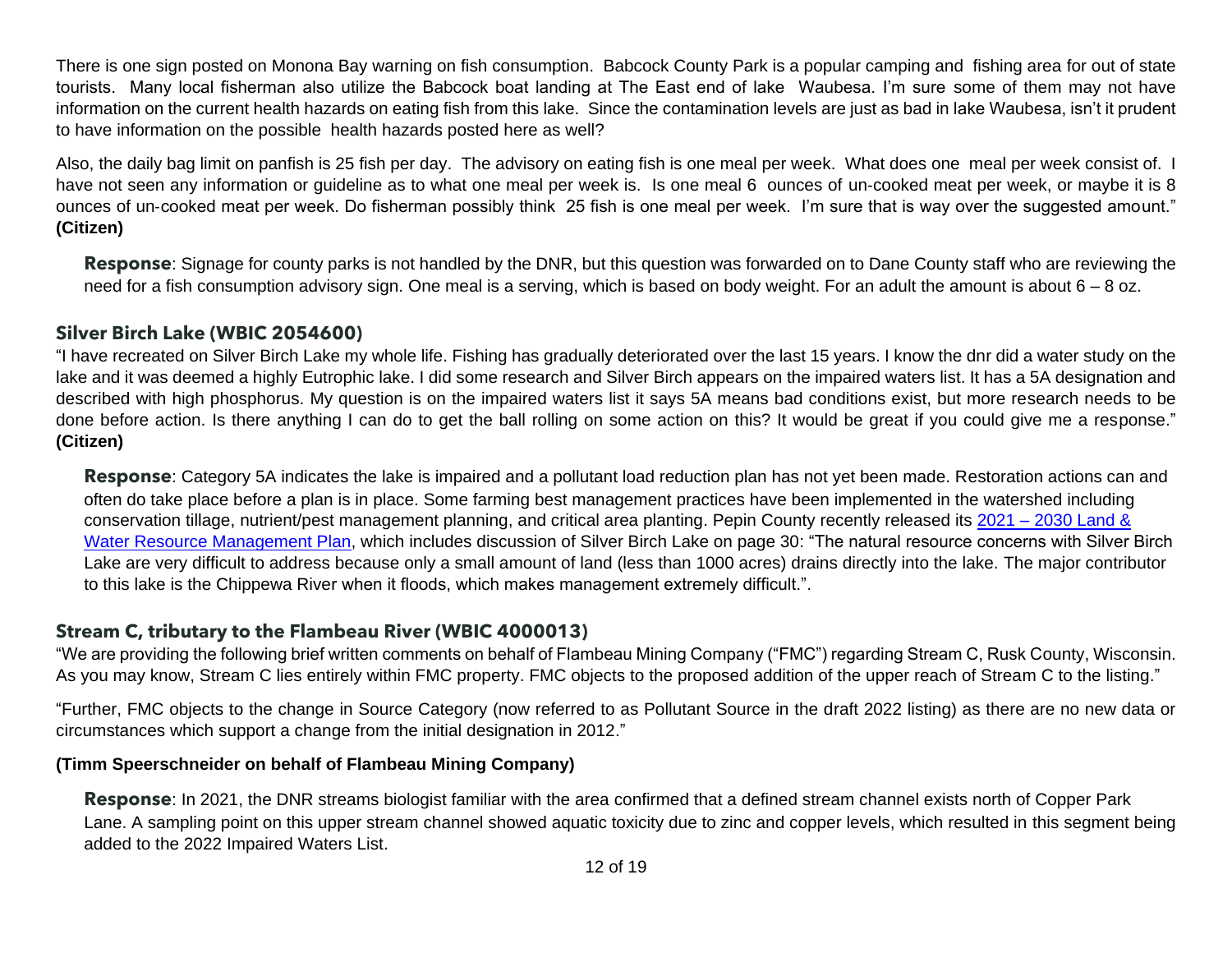WDNR has identified the source of zinc and copper as 'Unknown' for this stream since first listing in 2012 because water sampling was not done prior to mining activity and this area has known mineral deposits. Identifying the source of pollutants as being a 'Point Source' in the 2022 draft Impaired Waters List was an error. The identified source in the final draft 2022 Impaired Waters List is 'Unknown'.

### **Permits**

"If a site discharges to a water that is not listed as impaired, but that water connects to an impaired water further downstream, would that upstream segment be held to impaired water sampling criteria or just the discharge to the impaired stream?" **(Citizen)**

**Response**: Downstream impacts are considered while setting effluent discharge limits, but it will ultimately depend on the situation, the limits associated with the immediate receiving stream, and if they are determined to be protective of the downstream waterbody. Just because there is an impaired waterbody downstream, doesn't necessarily mean limits are set equal to the criteria of the downstream waterbody.

### **Agriculture**

#### **Agriculture and Invasives**

<span id="page-12-0"></span>"In my opinion there are 2 major issues that are related to water quality in our streams, rivers and bays. 1) Increase of hydraulic loading due to installation of agricultural drain tile. This allow the water to flow faster to the tributaries and rivers. It increases the flow and reduces the duration. 2) Stream bank erosion caused by invasive species. Approximately 30 years ago there was an effective campaign to remove livestock from stream banks. The unintended consequence was the invasive species including phragmites, willow and buckthorn took over the stream banks creating a dense monoculture which choked out the native, deep rooted indigenous plants and trees. These invasives have a shallow root system that succumb to water when the rivers crest during peak flows. In short, the debris from these invasives gets washed away. This debris creates obstructions (dams) in which water is routed around the dam and causes a great deal of erosion." **(Citizen)**

**Response**: These are both important issues for surface water quality in Wisconsin. Best Management Practices (BMPs) during watershed protection or restoration efforts can help mitigate the negative impacts of invasive species and drain tiles. Your comment has been forwarded to appropriate program staff for review.

### <span id="page-12-1"></span>**Agriculture Management**

<span id="page-12-3"></span><span id="page-12-2"></span>[Some spelling updated for clarity] "I live in Kewaunee county and was thankful that the State of Wisconsin made some changes with the rule NR151...you identified 13 counties with unique geology issues and made changes. This was a huge step forward for all of the counties...especially Kewaunee....my county has over 100,000 cows and they produce in ONE‐DAY what 2,000,0002,500,000 people will. All this manure then needs to be spread onto and into the fields of Kewaunee. We are in our mess not because of the animals...they have done nothing wrong...the problem is with their...OWNERS..! I have some suggestions that would really help....1. No spreading of liquid manure on any fields with less than 20 feet of soil to bedrock or groundwater whichever comes first. 2. Increase all setback to 50 feet on waterways...creeks...streams...lakes...etc. and 500 feet from private wells. 3. Limit the amount of liquid manure on fields with 20+ feet of soil to 3000 gallons per acre/per year. Spreading their manure over more and safer acres would really help. 4. Put in place the Well Monitoring systems that the Supreme Court just approved...my county has 16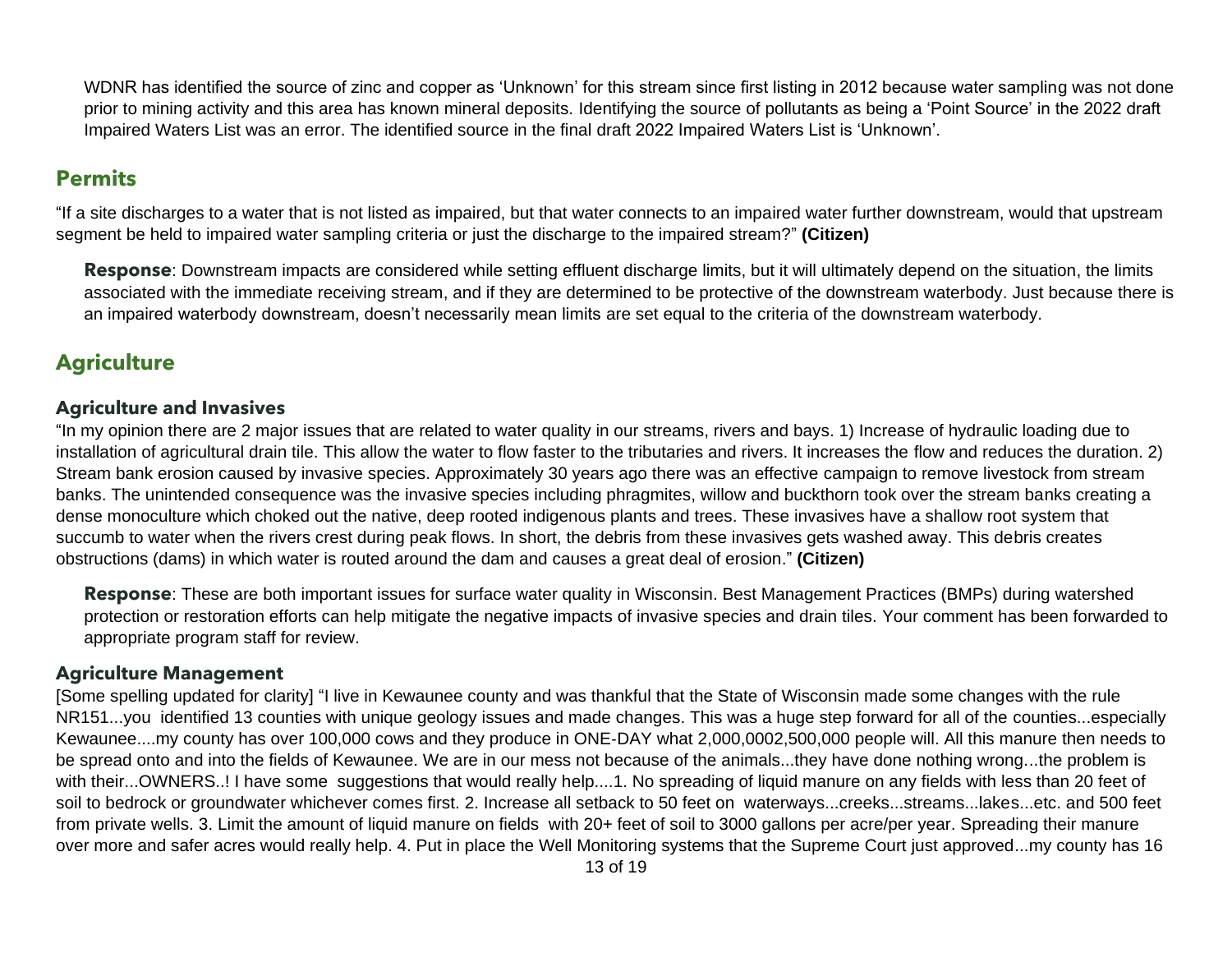CAFO's...use the TOOLS given to you. 5. Get signed land contracts from renters and have the field tested BEFORE it gets into the NMP's. 6. Get real time reporting on all HIGH CAPACITY WELLS...until we really know how much water is used it becomes difficult to come up with solid numbers for their NMP's. Farmers created this pollution issue when they brought millions of gallons of clean fresh water into their barns...and...farmers can fix it. 7. Stop spreading of liquid manure on fields with DRAIN TILES in them...with liquid manure these tiles are just sewer pipes moving the problem off the field and into our water systems...STOP THIS PRACTICE. These are just a few suggestion...the ones I believe could quickly make a HUGE difference." **(Citizen in Kewaunee County)**

**Response**: These recommendations could help with agricultural pollution and have been forwarded to appropriate program staff for review.

### **EPA Comments**

In order to address comment 1 parts a – d, a second comment period was done. The materials for this comment period clarified the waters and parameters being added to three TMDL plans. A subset of waters were overlooked during the second comment period; these waters were left as Category 5 and put in [Appendix F of the 2022 Water Quality Report to Congress.](https://dnr.wi.gov/water/wsSWIMSDocument.ashx?documentSeqNo=307141989)

"2. Please review Wisconsin's information in ATTAINS for the 2022 cycle to confirm that Organization IR Category entries under Use Attainment are consistent with EPA IR Category for each designated use and consistent with the Organization IR Category and EPA IR Category for the Assessment Unit."

**Response**: For the two examples given (in full comments), the discrepancies were due to issues noted in EPA's comments 1 and 3; these were resolved prior to submittal. There was an additional set of AUs where the Use Attainment 'Fully Supporting' caused EPA's automated system to consider the water a Category 2, but the water was marked as Category 3 by WDNR. This set of waters was updated to correctly indicate either Category 3 or Category 2.

<span id="page-13-0"></span>"3. WI10024761, Selner Park Beach (City of Kewaunee), Lake Michigan, is included on the WI 2022 Draft IR, Listing Removals worksheet to delist E. coli, however, the 2022 Public Comment ATTAINS does not include a delisting reason or a delisting comment. Please add both to ATTAINS.

The 2022 Public Comment ATTAINS for this assessment unit also includes the comment "TMDL=813". EPA could not find a TMDL associated with this assessment unit. Please explain this comment."

**Response**: The delisting information was somehow missed in the initial submittal to ATTAINS; this has been updated. The comment "TMDL=813" is from an old numbering system for impairment listings. This has been removed from ATTAINS.

"4. WI10008643, Unnamed (local water name is Deer Creek), is included on the WI 2022 Draft IR, Listings Removals worksheet to delete the pollutant Elevated Water Temperature. The WI 2020 IR included temperature as an observed effect, temperature was not included as part of the approved 2020 category 5. Please clarify whether temperature should be deleted in the 2022 cycle."

**Response**: The WDNR's WATERS database contained a listing for Temperature as a Pollutant/Cause, in addition to an Observed Effect. In EPA's ATTAINS database the Temperature listing was an observed effect in the 2020 cycle, as a result there is no need to delist temperature. This has been corrected in the ATTAINS database.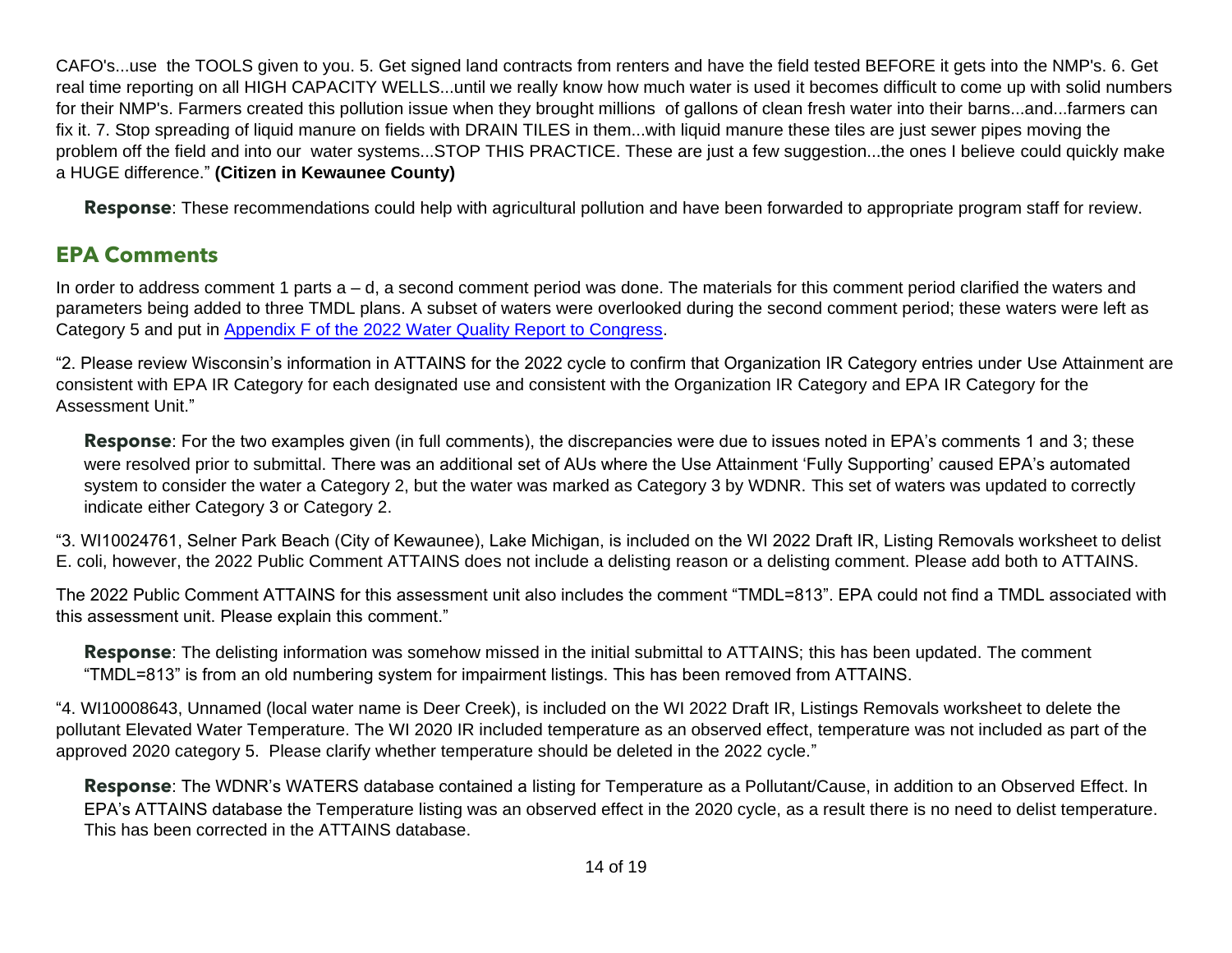"5. WI10005887, Trout Brook, was included in WI 2020 IR Category 5 as not meeting criteria for fecal coliform and not supporting recreation use. This assessment unit has been retired in ATTAINS and is not included on the WI 2022 Draft IR. During our call on September 27, 2021, you indicated that this assessment unit was resegmented into two new assessment units in order to remove the portion of this assessment unit that is a Tribal water. Please explain the resegmentation and the current listing status of the two new assessment units so EPA can confirm with the information in ATTAINS."

**Response**: The 2020 Trout Brook AU, length 3.25 miles, was segmented because part of the brook is on Tribal lands. WDNR continues to work on the AU edit module so that this information is automatically ported over the ATTAINS. However, it appears the original AU is not connected to the new AU in ATTAINS. Here are the two new AUs that replace WI10005887. The second AU is not in ATTAINS because it is within tribal lands.

| <b>ATTAINS</b><br>ID | <b>Total</b><br><b>Size</b> | Jurisdiction  | Category | <b>Use</b> | <b>Cause</b>          | ЮE               |
|----------------------|-----------------------------|---------------|----------|------------|-----------------------|------------------|
| WI9119859            | 2.64<br><b>Miles</b>        | <b>STATE</b>  | 5A       | <b>REC</b> | <b>FECAL COLIFORM</b> | <b>PATHOGENS</b> |
| WI9119856            | 0.61<br><b>Miles</b>        | <b>TRIBAL</b> | 2B       | $- -$      | $- -$                 | $- -$            |

"6. Please explain why WI10001479 for total phosphorus is changing categories from 4A to 5."

"As mentioned above, TSS was also included in Category 4A in the WI 2020 IR. The 2022 Public Comment ATTAINS continues to show TSS in Category 4A with the associated action 41145. The two implementation related actions are no longer associated with TSS. EPA reviewed the assessment units and parameters associated with the Action 41145, Rock River TMDL, and did not find TSS or total phosphorus. Please confirm that TSS, and if appropriate total phosphorus, for WI10001479, Dorn Creek, are included in the Rock River TMDL."

**Response**: The 2020 update of adding TP to TMDL Action 41145 was in error. The Rock River TMDL was approved in 2011, but the Dorn Creek TP listing was made in the 2016 cycle. The TSS listing was created in the 2002 cycle and was included in the Rock River TMDL. The final report, Table 1, shows the impaired waters included in the TMDL and has matching information for this segment of Dorn Creek. The following is the entry for Dorn Creek.

| Waterbody     | <b>Description</b> | <b>Counties</b> | <b>Waters</b><br>ID | Pollutants   | Impairments                      | Current<br>Use        | Designated<br><b>Use</b> | Supporting<br>Designated<br>Use     |
|---------------|--------------------|-----------------|---------------------|--------------|----------------------------------|-----------------------|--------------------------|-------------------------------------|
| Dorn<br>Creek | Mile $1 -$<br>6.46 | Dane            | 1694                | Sediment/TSS | Elevated<br>Water<br>Temperature | LFF-Not<br>Supporting | Default<br>FAL           | NR <sub>102</sub><br>Classification |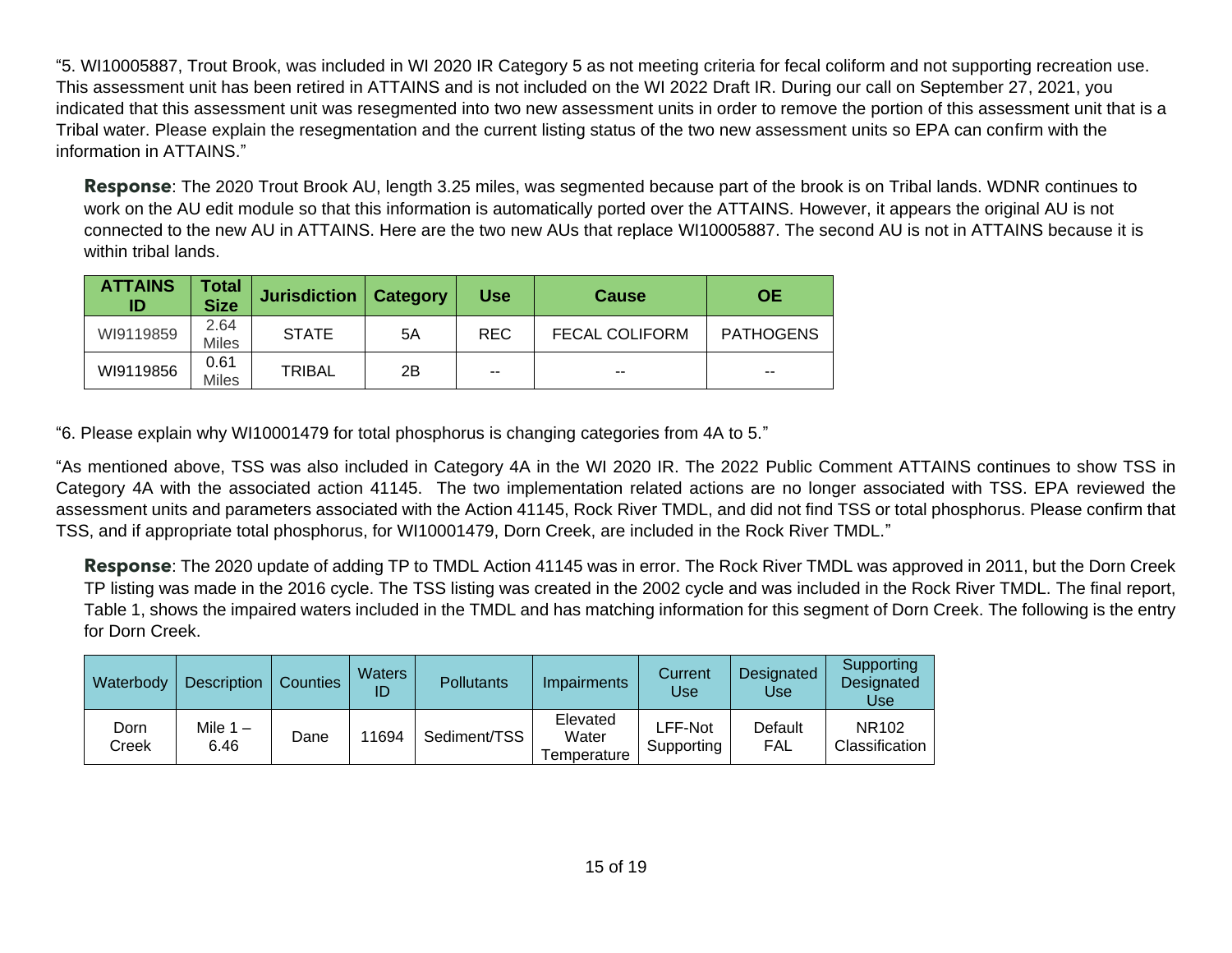Note there is no ATTAINS AU ID in this table; the IDs have changed over time but are not necessarily linked to the new IDs. The location and listing information for WI10001479 match exactly what is in the Rock River TMDL; the WDNR ID (WATERS ID) for this AU, matches the table above. A copy of the Rock River TMDL can be accessed here: [https://dnr.wisconsin.gov/topic/TMDLs/RockRiver/index.html.](https://dnr.wisconsin.gov/topic/TMDLs/RockRiver/index.html)

"9. EPA reviewed information available in the WI 2022 Draft IR available at https://dnr.wisconsin.gov/topic/SurfaceWater/ConditionLists.html, information available in the 2022 Public Comment ATTAINS, as well as comparing the aforementioned to the WI 2020 IR. Table 2 below identifies either inconsistencies or comments related to listings for specific assessment units. Please provide clarification for the assessment units and their associated listings included in Table 2."

| <b>Assessment</b><br>Unit ID | <b>Assessment</b><br><b>Unit Name</b> | <b>Parameter</b><br><b>Name</b> | <b>Use Name</b>              | <b>WI 2020 IR</b>                                  | <b>WI 2022 Draft IR.</b><br><b>Impaired Waters</b><br>List              | 2022 Public<br><b>Comment</b><br><b>ATTAINS</b> | <b>EPA Comment</b>                                                                                                                                                                                                                                       | <b>WDNR Response</b>                                                                                                                                                                                                                                               |
|------------------------------|---------------------------------------|---------------------------------|------------------------------|----------------------------------------------------|-------------------------------------------------------------------------|-------------------------------------------------|----------------------------------------------------------------------------------------------------------------------------------------------------------------------------------------------------------------------------------------------------------|--------------------------------------------------------------------------------------------------------------------------------------------------------------------------------------------------------------------------------------------------------------------|
| WI6901968                    | Pecatonica<br>River                   | Total<br>Phosphorus<br>(TP)     | Fish & Aquatic<br>Life (FAL) | Assessment unit<br>(AU)/parameter<br>not included. | AU/parameter<br>included, not<br>included in<br>Additions<br>worksheet. | AU/parameter<br>not included.                   | WI 2022 Draft IR identifies<br>year first listed as 2012. This<br>AU is not found in AU module<br>in ATTAINS. Please clarify if<br>this is a new listing in the<br>2022 cycle.                                                                           | This AU should not be<br>included. The miles<br>overlapped with<br>WI6901966.                                                                                                                                                                                      |
| WI9123346                    | Porcupine<br>Creek                    | <b>TP</b>                       | <b>FAL</b>                   | AU/parameter not<br>included.                      | AU/parameter<br>included, not<br>included in<br>Additions<br>worksheet. | AU/parameter<br>included.                       | WI 2022 Draft IR identifies<br>year first listed as 2018.<br>ATTAINS AU module<br>indicates that a modification<br>to this AU was made. Please<br>provide further clarification to<br>identify changes made to this<br>listing between 2020 and<br>2022. | A fisheries classification<br>was done on this stream.<br>AU WI10004273 was<br>incorrectly split - the ID<br>should have been retired<br>but was not. This AU is<br>the headwater portion of<br>the stream which is not<br>Class II Trout waters like<br>the rest. |
| WI10038903                   | Trempealeau<br>River                  | <b>TP</b>                       | FAL                          | AU/parameter not<br>included.                      | AU/parameter<br>included, not<br>included in<br>Additions<br>worksheet. | AU/parameter<br>not included.                   | WI 2022 Draft IR identifies<br>year first listed as 2018.<br><b>ATTAINS AU module</b><br>indicates this AU was split.<br>Please provide further<br>clarification to identify change<br>made to this listing between<br>2020 and 2022.                    | This segment was split<br>into WI8105984 and<br>WI8106051. It shouldn't<br>have been included on<br>the 2022 excel<br>spreadsheet.                                                                                                                                 |
| WI10004359                   | Big Moon<br>Lake                      | <b>TP</b>                       | Recreation<br>(Rec) & FAL    | AU/parameter<br>included for both<br>uses.         | AU/parameter<br>listed only for FAL<br>use.                             | AU/parameter<br>lincluded for both<br>uses.     | Please confirm whether TP<br>and REC should be included<br>in the 2022 cycle.                                                                                                                                                                            | 2022 Public Comment<br><b>ATTAINS</b> is correct.                                                                                                                                                                                                                  |
| WI10005039                   | <b>Bone Lake</b>                      | <b>TP</b>                       | Rec & FAL                    | AU/parameter<br>included for both<br>uses.         | AU/parameter<br>listed only for FAL<br>use.                             | AU/parameter<br>included for both<br>uses.      | Please confirm whether TP<br>and REC should be included<br>in the 2022 cycle.                                                                                                                                                                            | 2022 Public Comment<br>ATTAINS is correct.                                                                                                                                                                                                                         |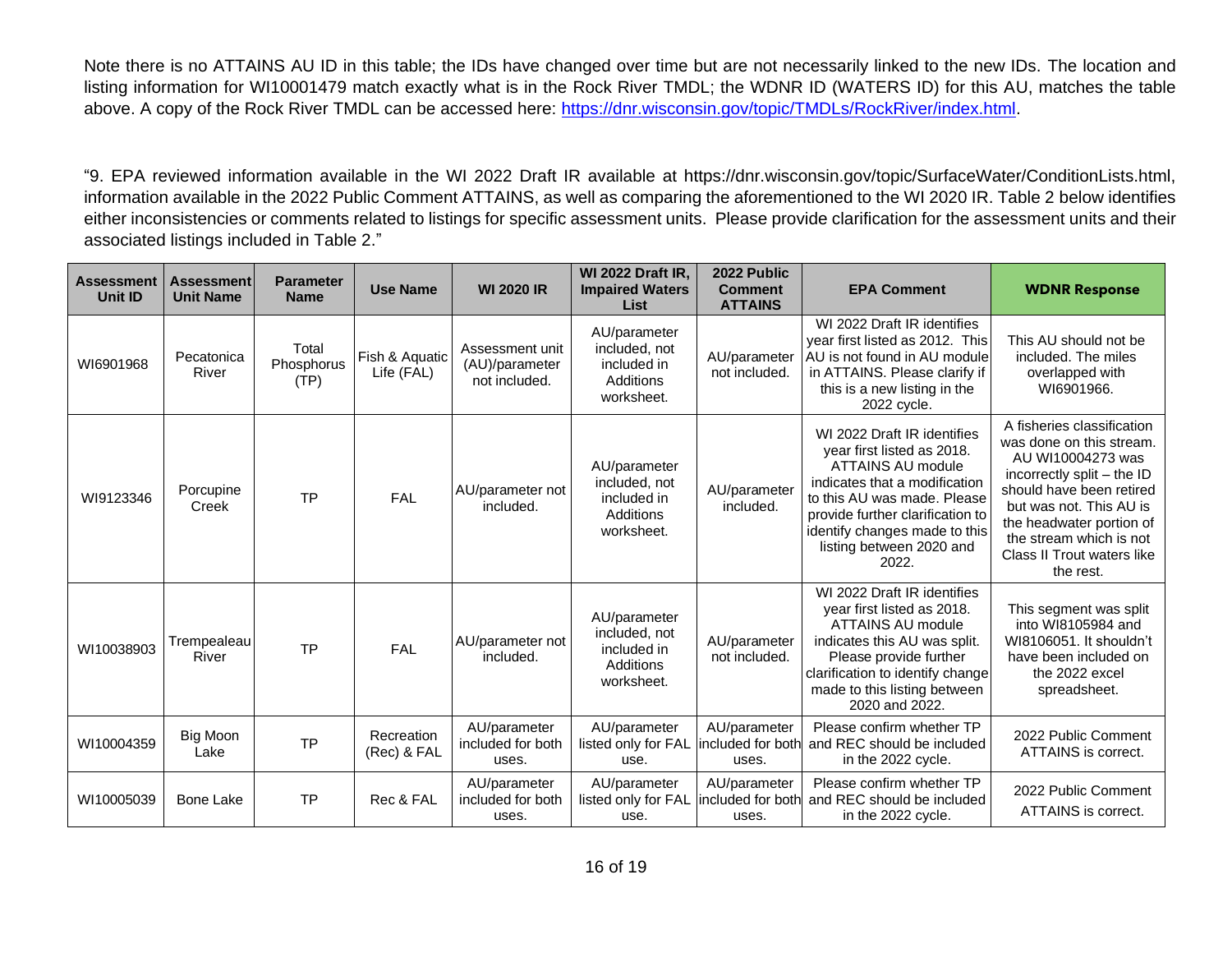| <b>Assessment</b><br>Unit ID | <b>Assessment</b><br><b>Unit Name</b> | <b>Parameter</b><br><b>Name</b>              | <b>Use Name</b>                   | <b>WI 2020 IR</b>                          | <b>WI 2022 Draft IR,</b><br><b>Impaired Waters</b><br>List | 2022 Public<br><b>Comment</b><br><b>ATTAINS</b> | <b>EPA Comment</b>                                                                                                                                                                                                                          | <b>WDNR Response</b>                       |
|------------------------------|---------------------------------------|----------------------------------------------|-----------------------------------|--------------------------------------------|------------------------------------------------------------|-------------------------------------------------|---------------------------------------------------------------------------------------------------------------------------------------------------------------------------------------------------------------------------------------------|--------------------------------------------|
| WI10006014                   | Chippewa<br>River                     | Polychlorinated<br><b>Biphenyls</b><br>(PCB) | Fish<br>Consumption<br>(FC) & FAL | AU/parameter<br>included for both<br>uses. | AU/parameter<br>listed only for FC<br>use.                 | AU/parameter<br>included for both<br>uses.      | Please confirm whether PCB<br>and FAL should be included<br>in the 2022 cycle.                                                                                                                                                              | 2022 Public Comment<br>ATTAINS is correct. |
| WI10008884                   | Chippewa<br>River                     | <b>PCB</b>                                   | FC & FAL                          | AU/parameter<br>included for both<br>uses. | AU/parameter<br>listed only for FC<br>use.                 | AU/parameter<br>included for<br>both uses.      | Please confirm whether PCB<br>and FAL should be included<br>in the 2022 cycle.                                                                                                                                                              | 2022 Public Comment<br>ATTAINS is correct. |
| WI10008488                   | Columbus<br>Mill Pond                 | <b>PCB</b>                                   | FC & FAL                          | AU/parameter<br>included only for<br>FAL.  | AU/parameter<br>listed only for FC.                        | AU/parameter<br>included only<br>for FAL.       | FC use in ATTAINS is in<br>Category (Cat) 3. Please<br>confirm whether FC use has<br>been assessment for this<br>parameter. Please confirm<br>whether this AU/parameter<br>for FAL should have been<br>included on the WI 2022<br>DRAFT IR. | 2022 Public Comment<br>ATTAINS is correct. |
| WI10006666                   | Coon Fork<br>Flowage                  | <b>TP</b>                                    | Rec & FAL                         | AU/parameter<br>included for both<br>uses. | AU/parameter<br>listed only for Rec<br>use.                | AU/parameter<br>included for<br>both uses.      | Please confirm whether TP<br>and FAL should be included<br>in the 2022 cycle.                                                                                                                                                               | 2022 Public Comment<br>ATTAINS is correct. |
| WI10004500                   | Deep Lake                             | <b>TP</b>                                    | Rec & FAL                         | AU/parameter<br>included for both<br>uses. | AU/parameter<br>listed only for FAL<br>use.                | AU/parameter<br>included for<br>both uses.      | Please confirm whether TP<br>and REC should be included<br>in the 2022 cycle.                                                                                                                                                               | 2022 Public Comment<br>ATTAINS is correct. |
| WI10004681                   | Eau Claire<br>Lake                    | <b>TP</b>                                    | Rec & FAL                         | AU/parameter<br>included for both<br>uses. | AU/parameter<br>listed only for Rec<br>use.                | AU/parameter<br>included for<br>both uses.      | Please confirm whether TP<br>and FAL should be included<br>in the 2022 cycle.                                                                                                                                                               | 2022 Public Comment<br>ATTAINS is correct. |
| WI10000133                   | Gass Lake                             | <b>TP</b>                                    | Rec & FAL                         | AU/parameter<br>included for both<br>uses. | AU/parameter<br>listed only for Rec<br>use.                | AU/parameter<br>included for<br>both uses.      | Please confirm whether TP<br>and FAL should be included<br>in the 2022 cycle.                                                                                                                                                               | 2022 Public Comment<br>ATTAINS is correct. |
| WI10007625                   | Kentuck<br>Lake                       | <b>TP</b>                                    | Rec & FAL                         | AU/parameter<br>included for both<br>uses. | AU/parameter<br>listed only for FAL<br>use.                | AU/parameter<br>included for<br>both uses.      | Please confirm whether TP<br>and REC should be included<br>in the 2022 cycle.                                                                                                                                                               | 2022 Public Comment<br>ATTAINS is correct. |
| WI10003528                   | Lac Sault<br>Dore                     | <b>TP</b>                                    | Rec & FAL                         | AU/parameter<br>included for both<br>uses. | AU/parameter<br>listed only for FAL<br>use.                | AU/parameter<br>included for<br>both uses.      | Please confirm whether TP<br>and REC should be included<br>in the 2022 cycle.                                                                                                                                                               | 2022 Public Comment<br>ATTAINS is correct. |
| WI10009847                   | Leota Lake                            | <b>TP</b>                                    | Rec & FAL                         | AU/parameter<br>included for both<br>uses. | AU/parameter<br>listed only for Rec<br>use.                | AU/parameter<br>included for<br>both uses.      | Please confirm whether TP<br>and FAL should be included<br>in the 2022 cycle.                                                                                                                                                               | 2022 Public Comment<br>ATTAINS is correct. |
| WI10005131                   | Long Trade<br>Lake                    | <b>TP</b>                                    | Rec & FAL                         | AU/parameter<br>included for both<br>uses. | AU/parameter<br>listed only for Rec<br>use.                | AU/parameter<br>included for<br>both uses.      | Please confirm whether TP<br>and FAL should be included<br>in the 2022 cycle.                                                                                                                                                               | 2022 Public Comment<br>ATTAINS is correct. |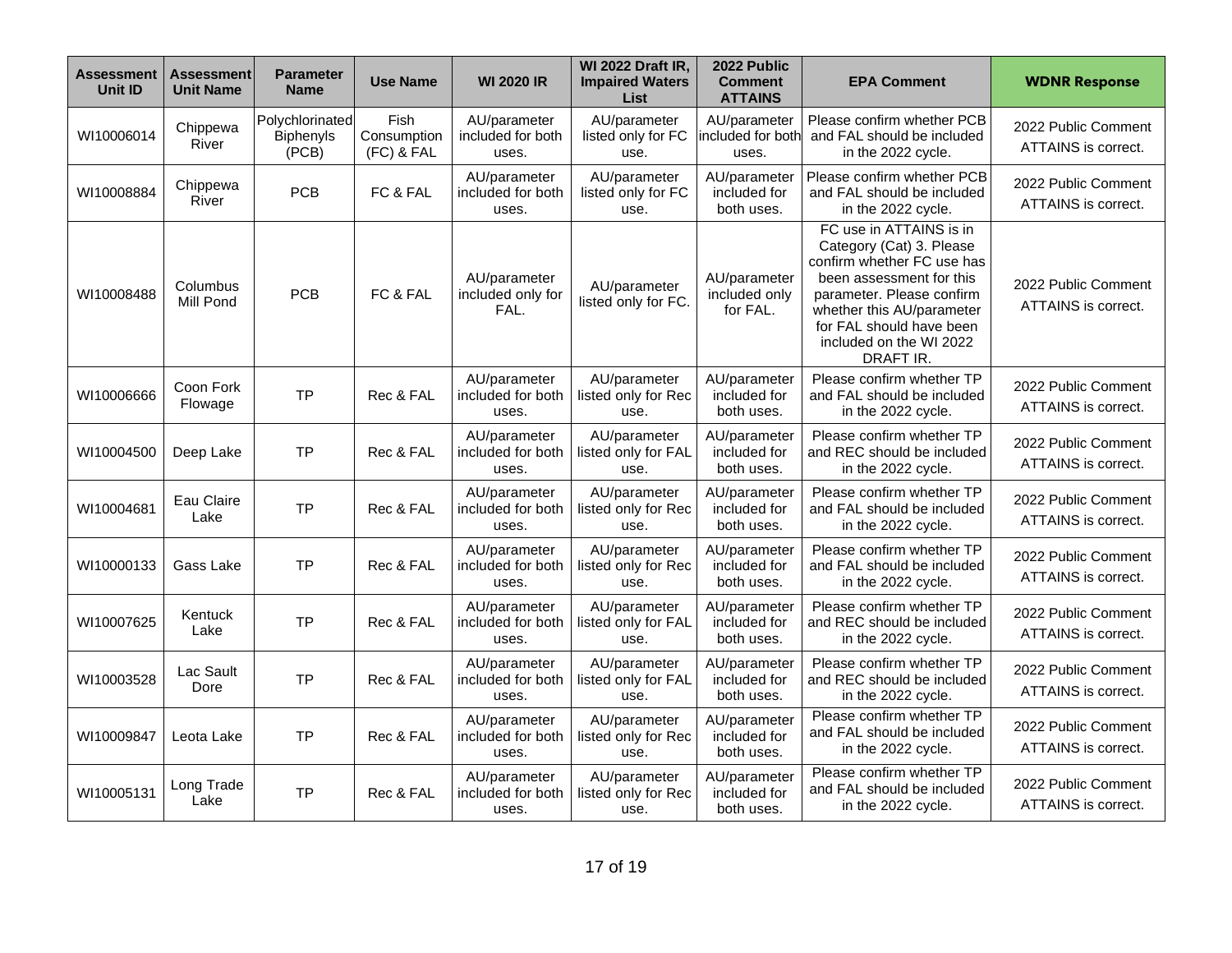| Assessment<br>Unit ID | <b>Assessment</b><br><b>Unit Name</b> | <b>Parameter</b><br><b>Name</b> | <b>Use Name</b> | <b>WI 2020 IR</b>                                             | <b>WI 2022 Draft IR.</b><br><b>Impaired Waters</b><br><b>List</b> | 2022 Public<br><b>Comment</b><br><b>ATTAINS</b>                             | <b>EPA Comment</b>                                                            | <b>WDNR Response</b>                       |
|-----------------------|---------------------------------------|---------------------------------|-----------------|---------------------------------------------------------------|-------------------------------------------------------------------|-----------------------------------------------------------------------------|-------------------------------------------------------------------------------|--------------------------------------------|
| WI10003679            | Lower Park<br>Falls<br>Flowage        | Mercury (Hg)                    | FC & FAL        | AU/parameter<br>included for both<br>uses.                    | AU/parameter<br>listed only for FC<br>use.                        | AU/parameter<br>included for<br>both uses.                                  | Please confirm whether Hg<br>and FAL should be included<br>in the 2022 cycle. | 2022 Public Comment<br>ATTAINS is correct. |
| WI10025433            | Mississippi<br>River                  | Hg                              | FC & Wildlife3  | AU/parameter<br>included for both<br>uses.                    | AU/parameter<br>listed only for<br>wildlife use.                  | AU/parameter<br>included for<br>both uses.                                  | Please confirm whether Hg<br>and FC should be included in<br>the 2022 cycle.  | 2022 Public Comment<br>ATTAINS is correct. |
| WI10007385            | Mud Lake                              | <b>TP</b>                       | Rec & FAL       | AU/parameter<br>included for both<br>uses.                    | AU/parameter<br>listed only for Rec<br>use.                       | AU/parameter<br>included for<br>both uses.                                  | Please confirm whether TP<br>and FAL should be included<br>in the 2022 cycle. | 2022 Public Comment<br>ATTAINS is correct. |
| WI10004479            | Poskin Lake                           | <b>TP</b>                       | Rec & FAL       | AU/parameter<br>included for both<br>uses.                    | AU/parameter<br>listed only for Rec<br>use.                       | AU/parameter<br>included for<br>both uses.                                  | Please confirm whether TP<br>and FAL should be included<br>in the 2022 cycle. | 2022 Public Comment<br>ATTAINS is correct. |
| WI10005130            | Round Lake                            | <b>TP</b>                       | Rec & FAL       | AU/parameter<br>included for both<br>uses.                    | AU/parameter<br>listed only for Rec<br>use.                       | AU/parameter<br>included for<br>both uses.                                  | Please confirm whether TP<br>and FAL should be included<br>in the 2022 cycle. | 2022 Public Comment<br>ATTAINS is correct. |
| WI10000326            | Shea Lake                             | <b>TP</b>                       | Rec & FAL       | AU/parameter<br>included for both<br>uses.                    | AU/parameter<br>listed only for Rec<br>use.                       | AU/parameter<br>included for<br>both uses.                                  | Please confirm whether TP<br>and FAL should be included<br>in the 2022 cycle. | 2022 Public Comment<br>ATTAINS is correct. |
| WI10008190            | Sheboygan<br>River                    | <b>PCB</b>                      | FC & FAL        | AU/parameter<br>included for both<br>uses.                    | AU/parameter<br>listed only for FC.                               | AU/parameter<br>included for<br>both uses.                                  | Please confirm whether TP<br>and FAL should be included<br>in the 2022 cycle. | 2022 Public Comment<br>ATTAINS is correct. |
| WI10008717            | Spirit Lake                           | ΤP                              | Rec & FAL       | AU/parameter<br>included for both<br>uses.                    | AU/parameter<br>listed only for Rec<br>use.                       | AU/parameter<br>included for<br>both uses.                                  | Please confirm whether TP<br>and FAL should be included<br>in the 2022 cycle. | 2022 Public Comment<br>ATTAINS is correct. |
| WI10007188            | <b>Spirit River</b><br>Flowage        | <b>TP</b>                       | Rec & FAL       | AU/parameter<br>included for both<br>uses.                    | AU/parameter<br>listed only for Rec<br>use.                       | AU/parameter<br>included for<br>both uses.                                  | Please confirm whether TP<br>and FAL should be included<br>in the 2022 cycle. | 2022 Public Comment<br>ATTAINS is correct. |
| WI10001549            | <b>Tripp Lake</b><br>(Trapp)          | <b>TP</b>                       | Rec & FAL       | AU/parameter<br>included for both<br>uses.                    | AU/parameter<br>listed only for FAL<br>use.                       | AU/parameter<br>included for<br>both uses.                                  | Please confirm whether TP<br>and REC should be included<br>in the 2022 cycle. | 2022 Public Comment<br>ATTAINS is correct. |
| WI10008643            | Unnamed                               | TP & TSS                        | <b>FAL</b>      | AU/TP listed for<br>FAL use. AU/TSS<br>listed for FAL<br>use. | AU/TP listed for<br>Rec use.<br>AU/TSS listed for<br>FAL use.     | <b>AU/TP</b> listed for<br>FAL use.<br><b>AU/TSS listed</b><br>for FAL use. | ATTAINS has AU for Rec use<br>in Cat 3.                                       | 2022 Public Comment<br>ATTAINS is correct. |
| WI10008146            | <b>Upper Kelly</b><br>Creek           | <b>TP</b>                       | Rec & FAL       | AU/parameter<br>included for both<br>uses.                    | AU/parameter<br>listed only for FAL<br>use.                       | AU/parameter<br>included for<br>both uses.                                  | Please confirm whether TP<br>and REC should be included<br>in the 2022 cycle. | 2022 Public Comment<br>ATTAINS is correct. |